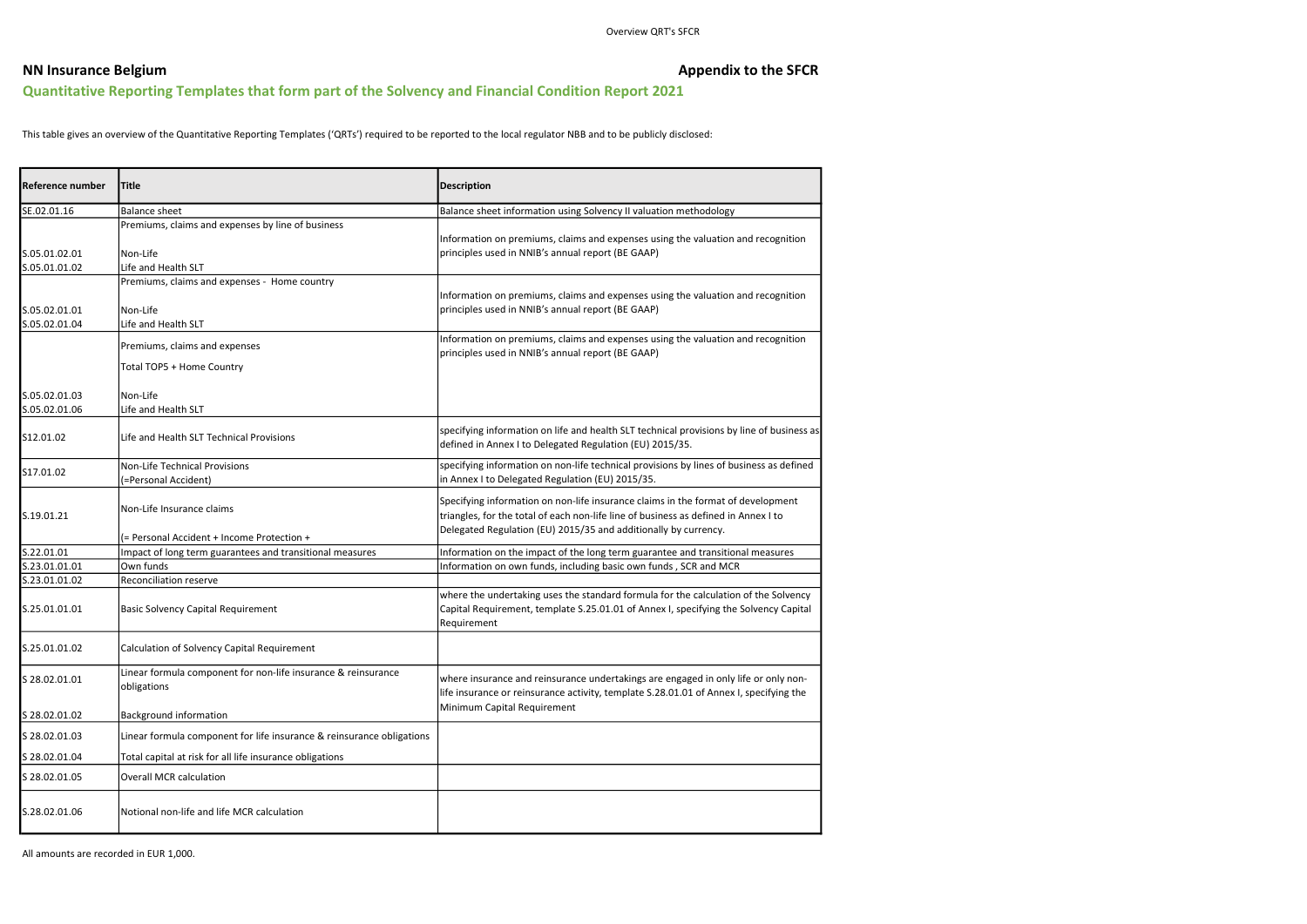|                                                                                                                                                                                                          |                              | Solvency II value                                        | Statutory accounts value                              | Reclassification<br>adjustments |
|----------------------------------------------------------------------------------------------------------------------------------------------------------------------------------------------------------|------------------------------|----------------------------------------------------------|-------------------------------------------------------|---------------------------------|
|                                                                                                                                                                                                          |                              |                                                          |                                                       |                                 |
|                                                                                                                                                                                                          |                              |                                                          |                                                       |                                 |
|                                                                                                                                                                                                          |                              | C0010                                                    | C0020                                                 | EC0021                          |
|                                                                                                                                                                                                          | R0010                        |                                                          | 3.843.600.00                                          |                                 |
| Deferred acquisition costs<br>Intangible assets                                                                                                                                                          | ------<br>R0020<br>R0030     | 0.00                                                     | 0.00<br>4.851.063.00                                  |                                 |
| Deferred tax assets<br>Pension benefit surplus                                                                                                                                                           | R0040                        | 0.00                                                     | 0.00                                                  |                                 |
| Property, plant & equipm<br>ent held for                                                                                                                                                                 | R0050                        | 0.00                                                     | 0.00                                                  |                                 |
|                                                                                                                                                                                                          | ROOFO                        | 7.245.299,00                                             | 4.317.011,00                                          |                                 |
| own use<br>Investments (other than assets held                                                                                                                                                           | R0070                        | 9.140.934.961,00                                         | 7.637.018.313,00                                      |                                 |
| for index-linked and unit-linked<br>Property (other than for own<br>Hioldings in related<br>undertakings, including<br>Equifier                                                                          | R0080                        | 0.00                                                     |                                                       |                                 |
|                                                                                                                                                                                                          | Roote                        | 147.927.766,63                                           | 126.706.982,00                                        |                                 |
| es                                                                                                                                                                                                       | R0100                        | 95.858.479.37                                            | 49.215.344.00                                         |                                 |
| Equities - listed<br>Equities - unlisted                                                                                                                                                                 | R0110                        | 95.699.185.00<br>159,294.37                              | 49.215.344.00                                         |                                 |
| Re<br>nds                                                                                                                                                                                                | R0120<br>R0130               |                                                          | 6.829.387.874.00                                      |                                 |
| s<br>Government Bonds<br>Corporate Bonds                                                                                                                                                                 |                              | 8.135.962.702.00<br>6.407.614.829.00<br>1.694.789.342.00 | 5.321.482.180.00<br>1.482.905.694.00                  |                                 |
|                                                                                                                                                                                                          | R0160                        | 33.558.531.00                                            | 25,000,000.00                                         |                                 |
| Structured notes<br>Collateralised securities                                                                                                                                                            | R0170<br>R0180               | 0.00                                                     | 0.00<br>635.074.234.00                                |                                 |
| Collective Investments<br>Derivatives<br>Deposits other than cash                                                                                                                                        | NO150<br>R0150<br>R0200      | 709.539.921.00                                           | $-3.366.121.00$                                       |                                 |
|                                                                                                                                                                                                          |                              | 31.119.810.00<br>20.526.282.00                           |                                                       |                                 |
| Other investments<br>ats held for index-linked and unit-                                                                                                                                                 | R0210                        | 0.00                                                     |                                                       |                                 |
| inked contracts<br>cans and mortgages<br>Loans on policies                                                                                                                                               | R0220                        | 2.807.796.885.00                                         | 2.807.796.886.00                                      |                                 |
|                                                                                                                                                                                                          | R0230<br>R0240               | 4.409.440.946.00<br>517.709.413.00                       | 4.167.420.204.00<br>498.598.037.00                    |                                 |
| Loans and mortoaces to<br>Other loans and mortoaces                                                                                                                                                      | <b>R0250</b>                 | 3.669.917.945.00                                         | 3.472.177.741.00<br>196.644.426.00                    |                                 |
| Rein                                                                                                                                                                                                     | R0260<br>R0270               | 221.813.588.00<br>32.312.920.00                          | 86.099.422.00                                         |                                 |
| Unter teams and included:<br>urance recoverables from:<br>Non-life and health similar to<br>Non-life excluding health                                                                                    | ROZEO<br>ROZEO<br>ROZEO      |                                                          | 411.839.00<br>407.337.00                              |                                 |
|                                                                                                                                                                                                          | R0300                        | 411.839.00<br>407.337.00<br>4.502.00                     | 4.502.00                                              |                                 |
| Health similar to non-life<br>Life and health similar to life,                                                                                                                                           | R0310                        | 15.785.785.00                                            | 59.261.125.00                                         |                                 |
| Life and nearth similar to life,<br>excluding health similar to life<br>Health similar to life<br>Life excluding health and<br>index-linked and unit-linked                                              | R0320                        | 787.188.00                                               | 1.936.789.00                                          |                                 |
|                                                                                                                                                                                                          | R0330                        | 14.998.597,00                                            | 57.324.336.00                                         |                                 |
|                                                                                                                                                                                                          | R0340                        | 16.115.296.00                                            | 26.426.458.00                                         |                                 |
| Dec                                                                                                                                                                                                      | <b>R0350</b>                 |                                                          | 1.247.991.00                                          |                                 |
| Deposits to cedants<br>Insurance and intermedia<br>Reinsurance receivables                                                                                                                               | ROGEO<br>ROGEO<br>ROG70      | 1.247.991.00<br>41.300.426.00<br>24.792.995.00           | 42.370.109.00<br>9.442.885.00                         |                                 |
|                                                                                                                                                                                                          |                              | 53.026.250.00                                            | 120.529.456.00                                        |                                 |
| Receivables (trade, not insurance)<br>Own shares (held directly)                                                                                                                                         | <b>R0390</b>                 | 0.00                                                     |                                                       |                                 |
| Amounts due in respect of own fund<br>items or initial fund called up but not<br>vet paid in                                                                                                             | ROADO                        | 0.00                                                     |                                                       |                                 |
|                                                                                                                                                                                                          |                              |                                                          |                                                       |                                 |
| Cash and cash equivalents<br>Anv other assets, not elsewhere                                                                                                                                             | R0410<br>R0420               | 268.450.440.00<br>63.134.375.00                          | 268.450.440.00<br>142.696.786.00                      |                                 |
| <b>Total assets</b>                                                                                                                                                                                      | ROSCO                        | 16.849.683.488.00                                        | 15.296.084.166.00                                     |                                 |
| lities<br>Technical provisions - non-life<br>Technical provisions - no                                                                                                                                   | R0510                        | 12.120.837.00                                            | 8.515.523.00                                          |                                 |
| Technical provisions - non-life<br>(excluding health)                                                                                                                                                    | R0520                        | 3.886.509.00                                             | 2.771.672.00                                          |                                 |
|                                                                                                                                                                                                          |                              |                                                          |                                                       |                                 |
| Technical provisions<br>calculated as a whole<br>Best Estimate                                                                                                                                           | R0530                        | 0.00                                                     |                                                       |                                 |
|                                                                                                                                                                                                          | RIGAN                        | 3.886.508.00                                             |                                                       |                                 |
| Post case<br>Technical provisions - health<br>(similar to non-life)<br>Technical provisions<br>calculated as a whole<br>fortimula                                                                        | <b>R0650</b><br><b>R0560</b> | 1.00                                                     |                                                       |                                 |
|                                                                                                                                                                                                          |                              | 8.234.328.00                                             | 5.743.851.00                                          |                                 |
|                                                                                                                                                                                                          | R0570                        | 0.00                                                     |                                                       |                                 |
| <b>Best Estimate</b>                                                                                                                                                                                     |                              | 7.955.029.00                                             |                                                       |                                 |
| Risk margin                                                                                                                                                                                              | R0590                        | 279.299.00                                               |                                                       |                                 |
| rus in music provisions - life (excluding<br>index-linked and unit-linked)<br>Technical provisions - life (excluding<br>forminal provisions - health<br>forminal provisions                              | R0600                        | 11.999.361.232,00                                        | 10.341.623.058.00                                     |                                 |
|                                                                                                                                                                                                          | R0610                        | 142.885.015,00                                           | 35.141.677,00                                         |                                 |
|                                                                                                                                                                                                          | R0620                        | 0.00                                                     |                                                       |                                 |
| calculated as a whole<br>Best Estimate<br>Risk margin                                                                                                                                                    | R0630                        |                                                          |                                                       |                                 |
|                                                                                                                                                                                                          | ROBAN                        | 128.132.474.00<br>14.752.541.00                          |                                                       |                                 |
| Technical provisions - life<br>(excluding health and index-                                                                                                                                              | R0650                        | 11.856.476.217,00                                        | 10.306.481.381,00                                     |                                 |
|                                                                                                                                                                                                          | R0660                        | 0.00                                                     |                                                       |                                 |
| Technical provisions<br>calculated as a whole<br>Best Estimate                                                                                                                                           | R0670                        | 11.658.362.309.00                                        |                                                       |                                 |
| Risk margin                                                                                                                                                                                              |                              | 198.113.908.00                                           |                                                       |                                 |
| Technical provisions - index-linked                                                                                                                                                                      | <b>R0690</b>                 | 2.752.870.122.00                                         | 2.834.213.557.00                                      |                                 |
| Example in the material of the material distribution of the material as a whole<br>as a whole<br>Best Estimate                                                                                           | R <sub>020</sub>             | 0.00                                                     |                                                       |                                 |
|                                                                                                                                                                                                          | R0710                        |                                                          |                                                       |                                 |
| Risk margin                                                                                                                                                                                              | R0720                        | 2.728.052.935.00<br>24.817.187.00                        |                                                       |                                 |
| Other technical provisions<br>Contingent liabilities<br>Provisions other than technical                                                                                                                  | R0730                        |                                                          | 455.405.280.00                                        |                                 |
|                                                                                                                                                                                                          | R0740<br>R0750               | 0.00                                                     |                                                       |                                 |
| provisions                                                                                                                                                                                               |                              | 7.999.817,00                                             | 118.799.818,00                                        |                                 |
| Diotatoria<br>Pension benefit obligations                                                                                                                                                                | R0760<br>R0770               | 23.608.270.00<br>44.457.690.00                           | 50.601.00<br>44.457.690.00                            |                                 |
| Deposits from reinsurers<br>Deferred tax liabilities<br>Derivatives                                                                                                                                      | R0780<br>R0790               | 16.177.933.00<br>27.654.591.00                           |                                                       |                                 |
|                                                                                                                                                                                                          |                              | 139.122.068.00                                           | 121.463.425.00                                        |                                 |
| Debts owed to credit institutions<br>Debts owed to credit institutions                                                                                                                                   | ER0801                       | 0,00                                                     |                                                       |                                 |
| resident domestically                                                                                                                                                                                    |                              |                                                          |                                                       |                                 |
| Debts owed to credit institution<br>resident in the euro area other                                                                                                                                      | <b>FR0802</b>                | 139.122.068,00                                           |                                                       |                                 |
| than domestic<br>Debts owed to credit institutions                                                                                                                                                       |                              |                                                          |                                                       |                                 |
|                                                                                                                                                                                                          | ER0803                       | 0.00                                                     |                                                       |                                 |
|                                                                                                                                                                                                          | R0810                        | 3.079.401.00                                             |                                                       |                                 |
|                                                                                                                                                                                                          | ER0811                       | 3.079.401.00                                             |                                                       |                                 |
| Francisco and the contrast and the world<br>ancial liabilities other than debts<br>ancial liabilities other than debts<br>to credit institutions<br>Debts owed to non-credit<br>Debts owed to non-credit | ER0812                       | 3.079.401,00                                             |                                                       |                                 |
| institutions resident                                                                                                                                                                                    |                              |                                                          |                                                       |                                 |
|                                                                                                                                                                                                          | ER0813                       | 0,00                                                     |                                                       |                                 |
| Institutions resident<br>Debts owed to non-credit<br>institutions resident in the<br>euro area other than<br>Debts owed to non-credit                                                                    |                              |                                                          |                                                       |                                 |
|                                                                                                                                                                                                          | ER0814                       | 0,00                                                     |                                                       |                                 |
|                                                                                                                                                                                                          | <b>FROR15</b>                | 0.00                                                     |                                                       |                                 |
|                                                                                                                                                                                                          | R0820                        | 180.544.327.00                                           | 86.747.561.00                                         |                                 |
| institutions resident in rest<br>Other financial liabilities (debt<br>securities issued)<br>Insurance & intermediaries pavables<br>Reinsurance pavables                                                  | R0830                        | 20.556.242.00                                            | 20.556.242.00                                         |                                 |
| Payables (trade, not insurance)                                                                                                                                                                          | <b>R0840</b><br>R0850        | 92.833.122.00<br>167.027.759.00                          | 92.833.122.00<br>155.000.000.00                       |                                 |
| avables traue, nor maintains and the Subordinated liabilities not in<br>Subordinated liabilities not in<br>Basic Own Funds<br>Subordinated liabilities in Basic                                          | ROBED                        | 0.00                                                     |                                                       |                                 |
|                                                                                                                                                                                                          |                              |                                                          |                                                       |                                 |
| Own Funds                                                                                                                                                                                                | R0870                        | 167.027.759,00                                           | 155.000.000,00                                        |                                 |
| Any other liabilities, not elsewhere<br>Total liabilities                                                                                                                                                | <b>R0880</b><br>Rooto        | 13.454.516.00<br>15.500.867.927.00<br>1.348.815.561.00   | 396.058.053.00<br>14.675.723.930.00<br>620.360.236.00 |                                 |
|                                                                                                                                                                                                          |                              |                                                          |                                                       |                                 |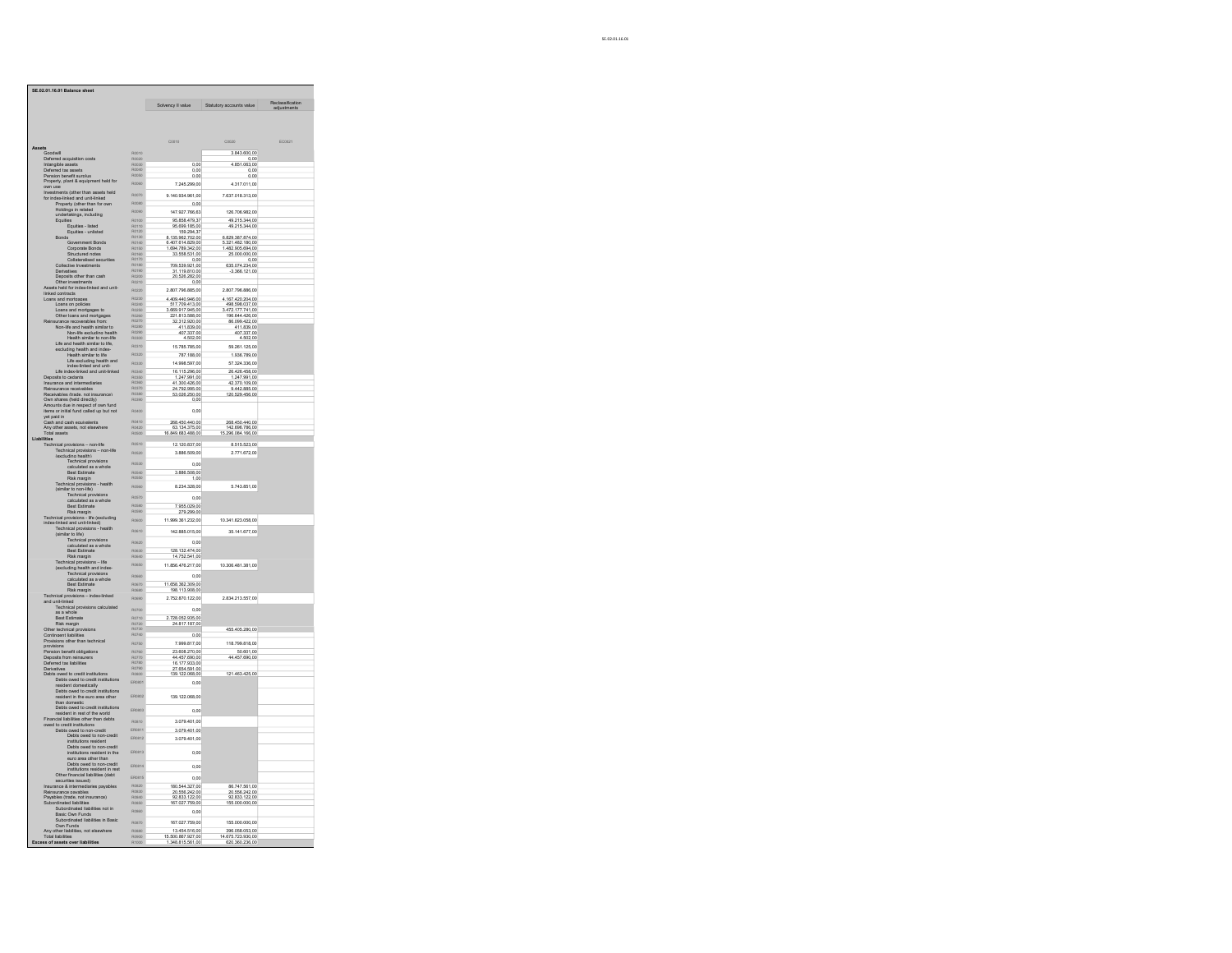|                                                           |                   |                              |                                   |                                       |                                         |                                                 |                      |                                                      |                                   | Line of Business for: non-life insurance and reinsurance obligations (direct business and accepted proportional reinsurance) |                                |                  |                                        |                                    |      | Line of Business for: accepted non- |      |               |
|-----------------------------------------------------------|-------------------|------------------------------|-----------------------------------|---------------------------------------|-----------------------------------------|-------------------------------------------------|----------------------|------------------------------------------------------|-----------------------------------|------------------------------------------------------------------------------------------------------------------------------|--------------------------------|------------------|----------------------------------------|------------------------------------|------|-------------------------------------|------|---------------|
|                                                           |                   | Medical expense<br>insurance | Income<br>protection<br>insurance | Workers'<br>compensation<br>insurance | Motor vehicle<br>liability<br>insurance | Other motor aviation and<br>insurance transport | Marine.<br>insurance | Fire and other<br>damage to<br>property<br>insurance | General<br>liability<br>insurance | Credit and suretyship insurance                                                                                              | Legal<br>expenses<br>insurance | Assistance       | <b>Miscellaneous</b><br>financial loss | Health Casualty aviation, Property |      | Marine.<br>transport                |      | Total         |
|                                                           |                   | C0010                        | C0020                             | C0030                                 | C0040                                   | C0050                                           | C0060                | C0070                                                | C0080                             | C0090                                                                                                                        | C0100                          | C0110            | C0120                                  | C0130 C0140                        |      | C0150 C0160                         |      | C0200         |
| <b>Premiums written</b><br><b>Gross - Direct Business</b> | R0110             | 390.027.97                   | 12.043.065.63                     | 0.00                                  | 0.00                                    | 0.00                                            | 0.00                 | 0.00                                                 | 0.00                              | 0.00                                                                                                                         | 0.00                           | 0.00             | 0.00                                   |                                    |      |                                     |      | 12.433.093.60 |
| Gross - Proportional reinsurance                          |                   |                              |                                   |                                       |                                         |                                                 |                      |                                                      |                                   |                                                                                                                              |                                |                  |                                        |                                    |      |                                     |      |               |
| accepted                                                  | R0120             | 0,00                         | 0,00                              | 0,00                                  | 0,00                                    | 0,00                                            | 0,00                 | 0,00                                                 | 0,00                              | 0,00                                                                                                                         | 0,00                           | 0,00             | 0,00                                   |                                    |      |                                     |      |               |
| Gross - Non-proportional<br>reinsurance accepted          | R0130             |                              |                                   |                                       |                                         |                                                 |                      |                                                      |                                   |                                                                                                                              |                                |                  |                                        | 0.00                               | 0.00 | 0,00                                | 0,00 |               |
| Reinsurers' share                                         | R0140             | 0,00                         | 72.026,25                         | 0,00                                  | 0,00                                    | 0,00                                            | 0,00                 | 0,00                                                 | 0,00                              | 0,00                                                                                                                         | 0,00                           | 0,00             | 0,00                                   | 0.00                               | 0,00 | 0,00                                | 0,00 | 72.026,25     |
| Net                                                       | R0200             |                              | 390.027.97 11.971.039.38          | 0.00                                  | 0.00                                    | 0.00                                            | 0.00                 | 0.00                                                 | 0,00                              | 0.00                                                                                                                         | 0.00                           | 0.00             | 0.00                                   | 0.00                               | 0.00 | 0.00                                | 0.00 | 12.361.067.35 |
| Premiums earned                                           |                   |                              |                                   |                                       |                                         |                                                 |                      |                                                      |                                   |                                                                                                                              |                                |                  |                                        |                                    |      |                                     |      |               |
| <b>Gross - Direct Business</b>                            | R0210             |                              | 395.303,12 12.207.404,18          | 0,00                                  | 0,00                                    | 0,00                                            | 0,00                 | 0,00                                                 | 0,00                              | 265.728,76                                                                                                                   | 0,00                           | 0.00             | 0,00                                   |                                    |      |                                     |      | 12.868.436.06 |
| Gross - Proportional reinsurance<br>accepted              | R0220             | 0,00                         | 0,00                              | 0,00                                  | 0,00                                    | 0,00                                            | 0,00                 | 0,00                                                 | 0,00                              | 0,00                                                                                                                         | 0,00                           | 0,00             | 0,00                                   |                                    |      |                                     |      |               |
| Gross - Non-proportional<br>reinsurance accepted          | R0230             |                              |                                   |                                       |                                         |                                                 |                      |                                                      |                                   |                                                                                                                              |                                |                  |                                        | 0.00                               | 0.00 | 0,00                                | 0.00 |               |
| Reinsurers' share                                         | R0240             | 0.00                         | 72.026,25                         | 0,00                                  | 0,00                                    | 0,00                                            | 0,00                 | 0,00                                                 | 0,00                              | 0.00                                                                                                                         | 0,00                           | 0,00             | 0,00                                   | 0.00                               | 0.00 | 0.00                                | 0.00 | 72.026,25     |
| Net                                                       | R0300             |                              | 395.303.12 12.135.377,93          | 0.00                                  | 0.00                                    | 0.00                                            | 0.00                 | 0.00                                                 | 0.00                              | 265,728.76                                                                                                                   | 0.00                           | 0.00             | 0.00                                   | 0.00                               | 0.00 | 0.00                                | 0.00 | 12.796.409.81 |
| <b>Claims incurred</b>                                    |                   |                              |                                   |                                       |                                         |                                                 |                      |                                                      |                                   |                                                                                                                              |                                |                  |                                        |                                    |      |                                     |      |               |
| <b>Gross - Direct Business</b>                            | R0310             | 318,520.42                   | 641.963.12                        | 72.044.09                             | 0.00                                    | 0,00                                            | 0,00                 | 0.00                                                 | 228.092.53                        |                                                                                                                              | $-64.615.47$ 339.947.93        | 0.00             | 0,00                                   |                                    |      |                                     |      | 1.535.952.62  |
| Gross - Proportional reinsurance<br>accepted              | R0320             | 0.00                         | 0.00                              | 0.00                                  | 0.00                                    | 0.00                                            | 0.00                 | 0.00                                                 | 0,00                              | 0.00                                                                                                                         | 0,00                           | 0.00             | 0.00                                   |                                    |      |                                     |      |               |
| Gross - Non-proportional                                  | R0330             |                              |                                   |                                       |                                         |                                                 |                      |                                                      |                                   |                                                                                                                              |                                |                  |                                        | 0.00                               | 0.00 | 0,00                                | 0,00 |               |
| reinsurance accepted                                      |                   |                              |                                   |                                       |                                         |                                                 |                      |                                                      |                                   |                                                                                                                              |                                |                  |                                        |                                    |      |                                     |      |               |
| Reinsurers' share                                         | R0340             | 0.00                         | 0.00                              | 591.45                                | 0,00                                    | 0,00                                            | 0,00                 | 0.00                                                 | 0.00                              |                                                                                                                              | 0.00 336,180.93                | 0.00             |                                        | $0.00$ $0.00$                      | 0.00 | 0.00                                | 0.00 | 336,772.38    |
| Net                                                       | R0400             | 318,520.42                   | 641.963.12                        | 71.452.64                             | 0.00                                    | 0.00                                            | 0.00                 |                                                      | 0.00 228,092.53                   | $-64.615.47$                                                                                                                 | 3.767.00                       | 0.00             |                                        | $0.00$ $0.00$                      | 0.00 | 0.00                                | 0.00 | 1.199.180.24  |
| <b>Changes in other technical</b><br>provisions           |                   |                              |                                   |                                       |                                         |                                                 |                      |                                                      |                                   |                                                                                                                              |                                |                  |                                        |                                    |      |                                     |      |               |
| <b>Gross - Direct Business</b>                            | R0410             | 627.11                       | 0.00                              | 65,340.03                             | $-32.142,29$                            | 0,00                                            | 0.00                 |                                                      | 566,73 -222.940,31                | 0.00                                                                                                                         |                                | 740,40 -5.187,56 | 0,00                                   |                                    |      |                                     |      | $-192.995.89$ |
| Gross - Proportional reinsurance<br>accepted              | R0420             | 0,00                         | 0.00                              | 0.00                                  | 0,00                                    | 0,00                                            | 0.00                 | 0.00                                                 | 0,00                              | 0,00                                                                                                                         | 0.00                           | 0,00             | 0,00                                   |                                    |      |                                     |      |               |
| Gross - Non-proportional<br>reinsurance accepted          | R0430             |                              |                                   |                                       |                                         |                                                 |                      |                                                      |                                   |                                                                                                                              |                                |                  |                                        | 0.00                               | 0.00 | 0,00                                | 0,00 |               |
| Reinsurers' share                                         | R0440             | 0,00                         | 0,00                              | 0,00                                  | 0,00                                    | 0,00                                            | 0,00                 | 0.00                                                 | 0,00                              | 0,00                                                                                                                         | 0,00                           | 0.00             | 0.00                                   | 0,00                               | 0,00 | 0.00                                | 0,00 | 0.00          |
| Net                                                       | R0500             | 627,11                       | 0,00                              | 65.340,03                             | $-32.142,29$                            | 0,00                                            | 0,00                 |                                                      | 566,73 -222.940,31                | 0,00                                                                                                                         | 740,40                         | $-5.187,56$      |                                        | $0,00$ 0.00                        | 0,00 | 0,00                                | 0,00 | $-192.995,89$ |
| <b>Expenses incurred</b>                                  | R0550             |                              | 617.151,34 7.351.223,77           | 0.00                                  | 0,00                                    | 0.00                                            | 0.00                 | 0.00                                                 | 0,00                              | 0.00                                                                                                                         | 0,00                           | 0,00             |                                        | $0,00$ 0.00                        | 0,00 | 0,00                                | 0.00 | 7.968.375,11  |
| Other expenses                                            | R <sub>1200</sub> |                              |                                   |                                       |                                         |                                                 |                      |                                                      |                                   |                                                                                                                              |                                |                  |                                        |                                    |      |                                     |      | 79.834.97     |
| <b>Total expenses</b>                                     | R1300             |                              |                                   |                                       |                                         |                                                 |                      |                                                      |                                   |                                                                                                                              |                                |                  |                                        |                                    |      |                                     |      | 8.048.210.08  |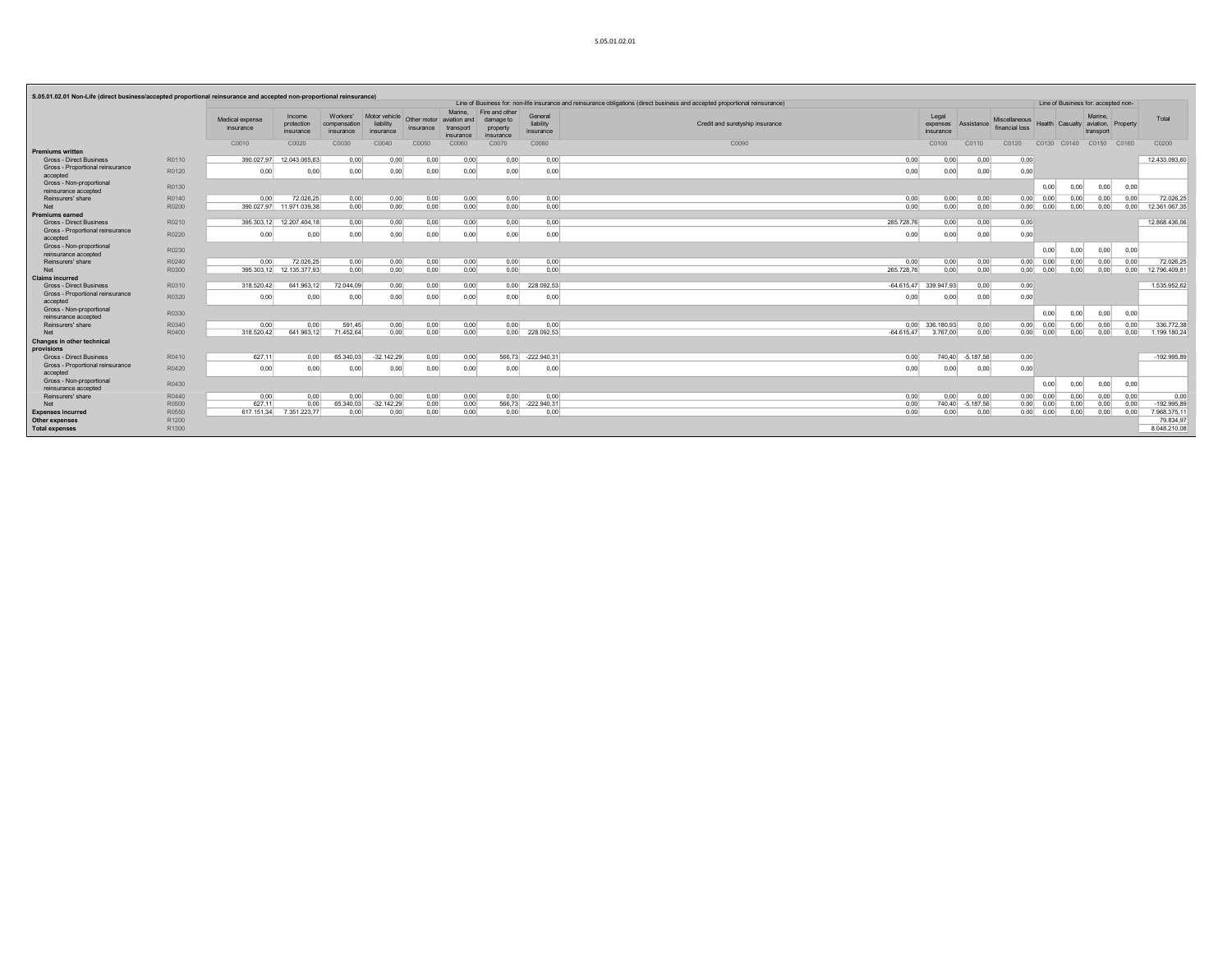## S.05.02.01.01

| S.05.02.01.01 Home Country - non-life obligations |       |              |
|---------------------------------------------------|-------|--------------|
|                                                   |       |              |
|                                                   |       | Home country |
|                                                   |       | C0080        |
| <b>Premiums written</b>                           |       |              |
| <b>Gross - Direct Business</b>                    | R0110 | 12.433.094   |
| Gross - Proportional reinsurance accepted         | R0120 | 0            |
| Gross - Non-proportional reinsurance accepted     | R0130 | 0            |
| Reinsurers' share                                 | R0140 | 72.026       |
| <b>Net</b>                                        | R0200 | 12.361.067   |
| <b>Premiums earned</b>                            |       |              |
| <b>Gross - Direct Business</b>                    | R0210 | 12.868.436   |
| Gross - Proportional reinsurance accepted         | R0220 | 0            |
| Gross - Non-proportional reinsurance accepted     | R0230 | $\Omega$     |
| Reinsurers' share                                 | R0240 | 72.026       |
| <b>Net</b>                                        | R0300 | 12.796.410   |
| <b>Claims incurred</b>                            |       |              |
| <b>Gross - Direct Business</b>                    | R0310 | 1.535.953    |
| Gross - Proportional reinsurance accepted         | R0320 | 0            |
| Gross - Non-proportional reinsurance accepted     | R0330 | 0            |
| Reinsurers' share                                 | R0340 | 336.772      |
| <b>Net</b>                                        | R0400 | 1.199.180    |
| Changes in other technical provisions             |       |              |
| <b>Gross - Direct Business</b>                    | R0410 | $-192.996$   |
| Gross - Proportional reinsurance accepted         | R0420 | $\mathbf 0$  |
| Gross - Non-proportional reinsurance accepted     | R0430 | $\mathbf 0$  |
| Reinsurers' share                                 | R0440 | $\mathbf 0$  |
| <b>Net</b>                                        | R0500 | $-192.996$   |
| <b>Expenses incurred</b>                          | R0550 | 7.968.375    |
| <b>Other expenses</b>                             | R1200 |              |
| <b>Total expenses</b>                             | R1300 |              |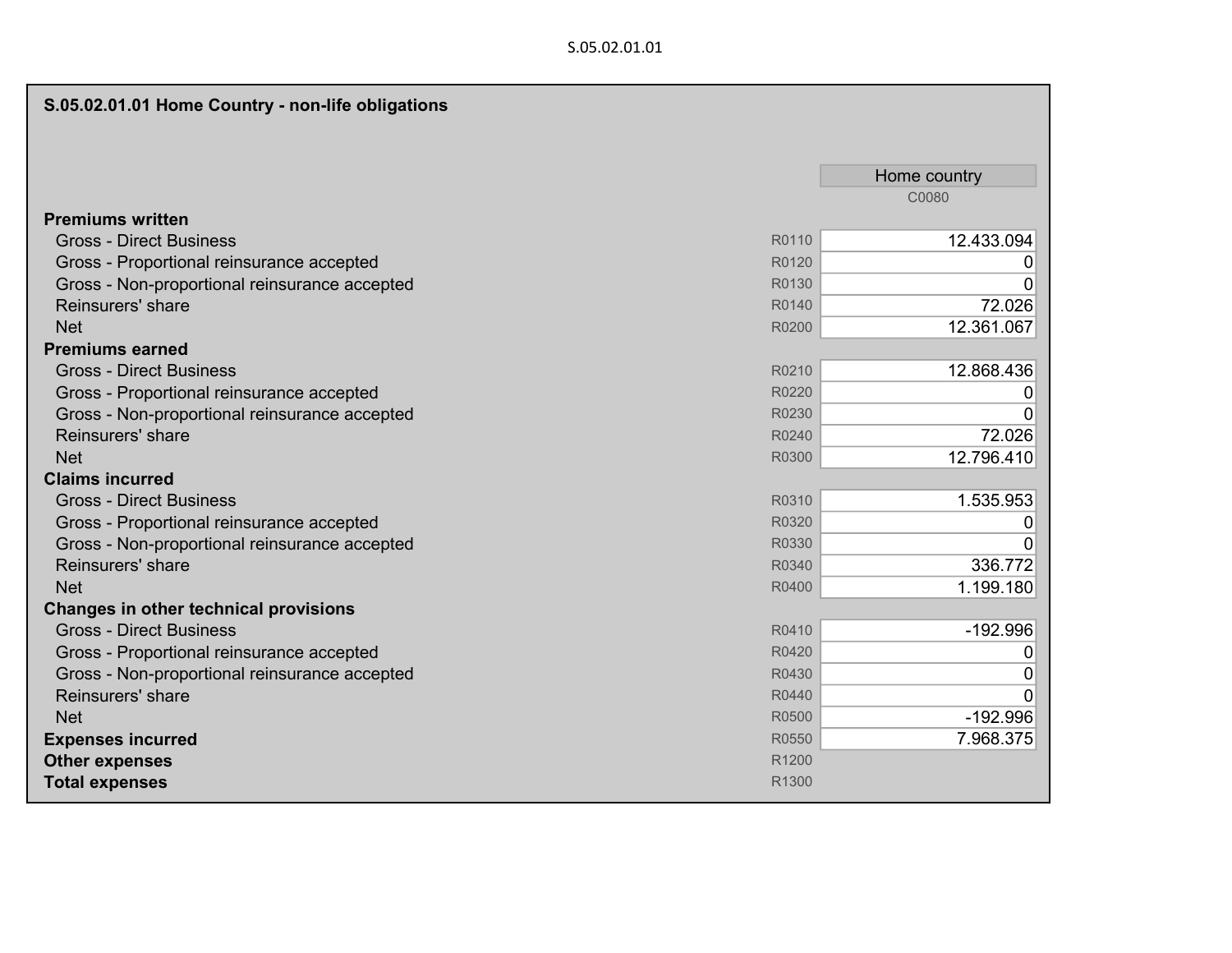| S.05.02.01.03 Total Top 5 and home country - non-life obligations |                                 |
|-------------------------------------------------------------------|---------------------------------|
|                                                                   | Total Top 5 and home<br>country |
|                                                                   | C0140                           |
| <b>Premiums written</b>                                           |                                 |
| <b>Gross - Direct Business</b><br>R0110                           | 12.433.093,60                   |
| Gross - Proportional reinsurance accepted<br>R0120                | 0,00                            |
| Gross - Non-proportional reinsurance accepted<br>R0130            | 0,00                            |
| Reinsurers' share<br>R0140                                        | 72.026,25                       |
| <b>Net</b><br>R0200                                               | 12.361.067,35                   |
| <b>Premiums earned</b>                                            |                                 |
| <b>Gross - Direct Business</b><br>R0210                           | 12.868.436,06                   |
| R0220<br>Gross - Proportional reinsurance accepted                | 0,00                            |
| Gross - Non-proportional reinsurance accepted<br>R0230            | 0,00                            |
| Reinsurers' share<br>R0240                                        | 72.026,25                       |
| <b>Net</b><br>R0300                                               | 12.796.409,81                   |
| <b>Claims incurred</b>                                            |                                 |
| R0310<br><b>Gross - Direct Business</b>                           | 1.535.952,62                    |
| R0320<br>Gross - Proportional reinsurance accepted                | 0,00                            |
| Gross - Non-proportional reinsurance accepted<br>R0330            | 0,00                            |
| Reinsurers' share<br>R0340                                        | 336.772,38                      |
| <b>Net</b><br>R0400                                               | 1.199.180,24                    |
| <b>Changes in other technical provisions</b>                      |                                 |
| <b>Gross - Direct Business</b><br>R0410                           | -192.995,89                     |
| Gross - Proportional reinsurance accepted<br>R0420                | 0,00                            |
| R0430<br>Gross - Non-proportional reinsurance accepted            | 0,00                            |
| Reinsurers' share<br>R0440                                        | 0,00                            |
| <b>Net</b><br>R0500                                               | -192.995,89                     |
| <b>Expenses incurred</b><br>R0550                                 | 7.968.375,11                    |
| R1200<br><b>Other expenses</b>                                    | 79.834,97                       |
| <b>Total expenses</b><br>R1300                                    | 8.048.210,08                    |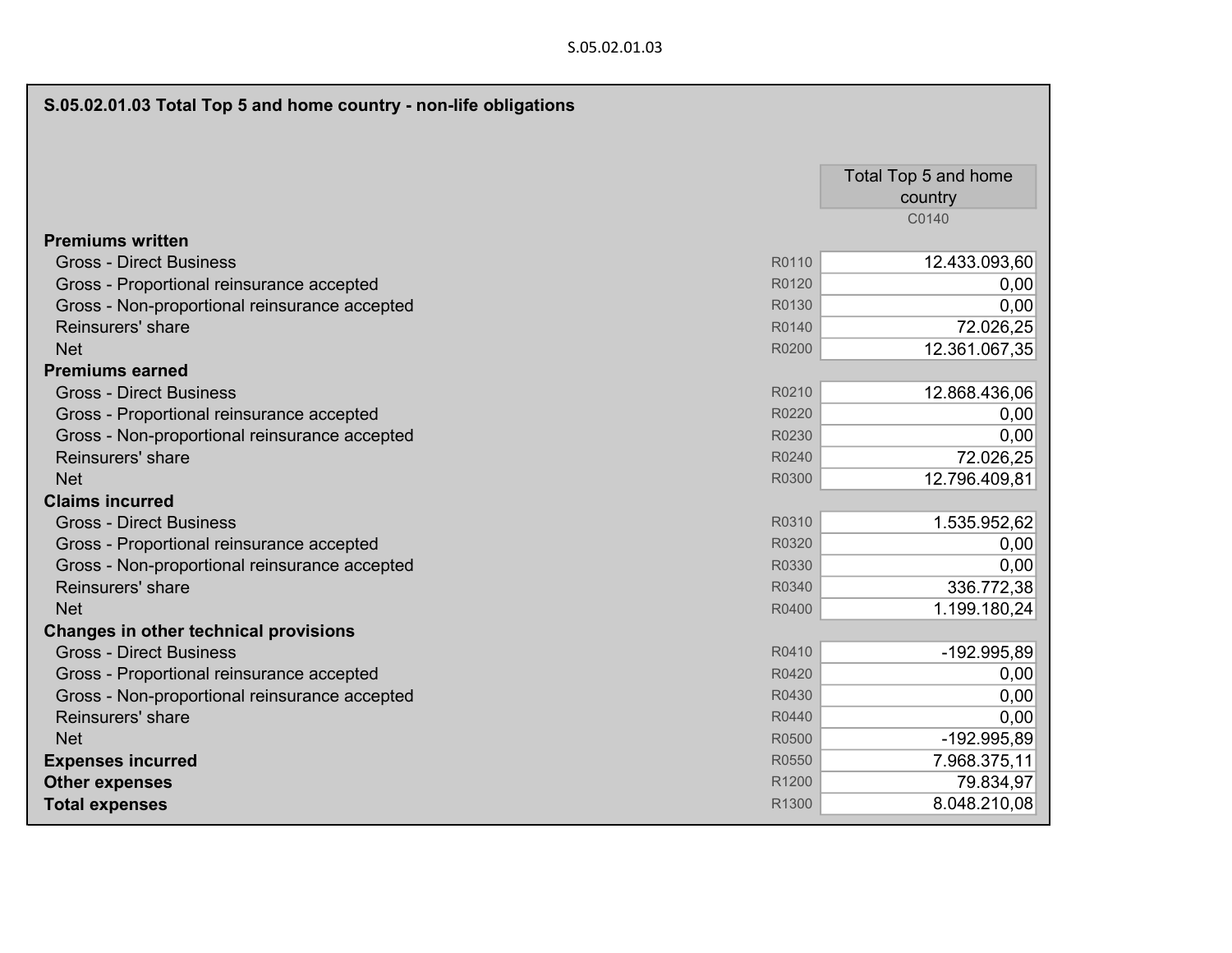### S.05.01.01.02 Life

| 3.03.01.01.02 LIIE                         |                  |                   |                                                                  |                 |                                                                                                          |                                                                                                                                                                             |                              |                  |                  |
|--------------------------------------------|------------------|-------------------|------------------------------------------------------------------|-----------------|----------------------------------------------------------------------------------------------------------|-----------------------------------------------------------------------------------------------------------------------------------------------------------------------------|------------------------------|------------------|------------------|
|                                            |                  |                   | Line of Business for: life insurance obligations                 |                 |                                                                                                          |                                                                                                                                                                             | Life reinsurance obligations |                  |                  |
|                                            | Health insurance | participation     | Insurance with profit Index-linked and unit-<br>linked insurance |                 | Annuities stemming<br>from non-life<br>Other life insurance insurance contracts<br>insurance obligations | Annuities stemming<br>from non-life<br>insurance contracts<br>and relating to<br>and relating to health insurance obligations<br>other than health<br>insurance obligations | Health reinsurance           | Life reinsurance | Total            |
|                                            | C0210            | C0220             | C0230                                                            | C0240           | C0250                                                                                                    | C0260                                                                                                                                                                       | C0270                        | C0280            | C0300            |
| <b>Premiums written</b>                    |                  |                   |                                                                  |                 |                                                                                                          |                                                                                                                                                                             |                              |                  |                  |
| R1410<br>Gross                             | 55.674.119,50    | 273.048.610,44    | 400.692.570,40                                                   | 301.492.125,63  |                                                                                                          |                                                                                                                                                                             |                              | 9.859.226,04     | 1.040.766.652,01 |
| R1420<br>Reinsurers' share                 | 403.504,87       | 14.133.052,51     | 10.476.435,53                                                    | 1.599.811,10    |                                                                                                          |                                                                                                                                                                             |                              | 0.00             | 26.612.804.01    |
| R <sub>1500</sub><br><b>Net</b>            | 55.270.614,63    | 258.915.557,93    | 390.216.134,87                                                   | 299.892.314,53  | 0,00                                                                                                     | 0,00                                                                                                                                                                        | 0,00                         | 9.859.226,04     | 1.014.153.848,00 |
| <b>Premiums earned</b>                     |                  |                   |                                                                  |                 |                                                                                                          |                                                                                                                                                                             |                              |                  |                  |
| R <sub>1510</sub><br>Gross                 | 55.706.726,90    | 273.048.610,44    | 400.692.570,40                                                   | 301.492.125,63  |                                                                                                          |                                                                                                                                                                             |                              | 9.859.226,04     | 1.040.799.259.41 |
| Reinsurers' share<br>R <sub>1520</sub>     | 410.578,10       | 14.133.052,51     | 10.476.435,53                                                    | 1.599.811,10    |                                                                                                          |                                                                                                                                                                             |                              | 0,00             | 26.619.877,24    |
| R1600<br><b>Net</b>                        | 55.296.148,80    | 258.915.557,93    | 390.216.134,87                                                   | 299.892.314,53  | 0.00                                                                                                     | 0.00                                                                                                                                                                        | 0,00                         | 9.859.226,04     | 1.014.179.382.17 |
| <b>Claims incurred</b>                     |                  |                   |                                                                  |                 |                                                                                                          |                                                                                                                                                                             |                              |                  |                  |
| R1610<br>Gross                             | 37.065.590,89    | 580.649.867,66    | 327.555.285,80                                                   | 276.078.555,79  |                                                                                                          |                                                                                                                                                                             |                              | 11.342.965,86    | 1.232.692.266,00 |
| Reinsurers' share<br>R1620                 | 184.573,56       | 7.459.320.22      | 0.00                                                             | 3.845.515.37    |                                                                                                          |                                                                                                                                                                             |                              | 0.00             | 11.489.409.15    |
| R1700<br><b>Net</b>                        | 36.881.017,33    | 573.190.547,44    | 327.555.285,80                                                   | 272.233.040,42  | 0,00                                                                                                     | 0,00                                                                                                                                                                        | 0,00                         | 11.342.965,86    | 1.221.202.856,85 |
| Changes in other technical provisions      |                  |                   |                                                                  |                 |                                                                                                          |                                                                                                                                                                             |                              |                  |                  |
| R1710<br>Gross                             | 82.374.011.50    | $-306.610.617,26$ | 254.689.767,80                                                   | 11.872.302,75   |                                                                                                          |                                                                                                                                                                             |                              | $-4.925.151.89$  | 37.400.312.89    |
| R1720<br>Reinsurers' share                 | 0,00             | $-2.834.953.01$   | $-36.201.696,59$                                                 | $-4.248.196,23$ |                                                                                                          |                                                                                                                                                                             |                              | 0,00             | -43.284.845.83   |
| R1800<br><b>Net</b>                        | 82.374.011,50    | $-303.775.664.25$ | 290.891.464,39                                                   | 16.120.498,98   | 0,00                                                                                                     | 0,00                                                                                                                                                                        | 0,00                         | $-4.925.151.89$  | 80.685.158,72    |
| R1900<br><b>Expenses incurred</b>          | 3.748.018,30     | 91.480.701,63     | 46.710.994,43                                                    | 81.588.301,45   | 0.00                                                                                                     | 0.00                                                                                                                                                                        | 0,00                         | 3.208.982,31     | 226.736.998,12   |
| Administrative expenses                    |                  |                   |                                                                  |                 |                                                                                                          |                                                                                                                                                                             |                              |                  |                  |
| R1910<br>Gross                             | 606.116,47       | 23.559.365,94     | 4.709.089,75                                                     | 10.683.594,03   |                                                                                                          |                                                                                                                                                                             |                              | 2.714.493,64     | 42.272.659,83    |
| R1920<br>Reinsurers' share                 |                  |                   |                                                                  |                 |                                                                                                          |                                                                                                                                                                             |                              |                  | 0.00             |
| R2000<br><b>Net</b>                        | 606.116,47       | 23.559.365,94     | 4.709.089,75                                                     | 10.683.594,03   | 0,00                                                                                                     | 0,00                                                                                                                                                                        | 0,00                         | 2.714.493,64     | 42.272.659,83    |
|                                            |                  |                   |                                                                  |                 |                                                                                                          |                                                                                                                                                                             |                              |                  |                  |
| Investment management expenses             |                  |                   |                                                                  |                 |                                                                                                          |                                                                                                                                                                             |                              |                  |                  |
| R2010<br>Gross                             | 13.955.96        | 12.721.176,23     | 0.00                                                             | 145.933.05      |                                                                                                          |                                                                                                                                                                             |                              | 0.00             | 12.881.065.24    |
| R2020<br>Reinsurers' share                 |                  |                   |                                                                  |                 |                                                                                                          |                                                                                                                                                                             |                              |                  | 0,00             |
| <b>Net</b><br>R2100                        | 13.955,96        | 12.721.176,23     | 0,00                                                             | 145.933,05      | 0,00                                                                                                     | 0,00                                                                                                                                                                        | 0,00                         | 0.00             | 12.881.065,24    |
| Claims management expenses                 |                  |                   |                                                                  |                 |                                                                                                          |                                                                                                                                                                             |                              |                  |                  |
| R2110<br>Gross                             | 173.997,52       | 4.168.010,38      | 343.285,32                                                       | 1.157.878,17    |                                                                                                          |                                                                                                                                                                             |                              | 470.385.40       | 6.313.556.79     |
| R2120<br>Reinsurers' share                 |                  |                   |                                                                  |                 |                                                                                                          |                                                                                                                                                                             |                              |                  | 0,00             |
| R2200<br><b>Net</b>                        | 173.997,52       | 4.168.010.38      | 343.285,32                                                       | 1.157.878.17    | 0.00                                                                                                     | 0.00                                                                                                                                                                        | 0.00                         | 470.385.40       | 6.313.556.79     |
| <b>Acquisition expenses</b>                |                  |                   |                                                                  |                 |                                                                                                          |                                                                                                                                                                             |                              |                  |                  |
| Gross<br>R2210                             | 2.127.326,23     | 27.105.619,64     | 30.275.775,20                                                    | 57.149.573,14   |                                                                                                          |                                                                                                                                                                             |                              | 24.103,27        | 116.682.397,48   |
| Reinsurers' share<br>R2220                 | 97.330,95        | 2.840.604,10      | 0,00                                                             | 0.00            |                                                                                                          |                                                                                                                                                                             |                              | 0.00             | 2.937.935.05     |
| R2300<br><b>Net</b>                        | 2.029.995,28     | 24.265.015,54     | 30.275.775,20                                                    | 57.149.573,14   | 0,00                                                                                                     | 0,00                                                                                                                                                                        | 0,00                         | 24.103,27        | 113.744.462.43   |
| Overhead expenses                          |                  |                   |                                                                  |                 |                                                                                                          |                                                                                                                                                                             |                              |                  |                  |
| R2310<br>Gross                             | 923.953.07       | 26.767.133,54     | 11.382.844.16                                                    | 12.451.323,06   |                                                                                                          |                                                                                                                                                                             |                              | 0.00             | 51.525.253,83    |
| R2320<br>Reinsurers' share                 |                  |                   |                                                                  |                 |                                                                                                          |                                                                                                                                                                             |                              |                  | 0,00             |
| R2400<br><b>Net</b>                        | 923.953,07       | 26.767.133,54     | 11.382.844,16                                                    | 12.451.323,06   | 0,00                                                                                                     | 0,00                                                                                                                                                                        | 0,00                         | 0,00             | 51.525.253,83    |
| R2500<br>Other expenses                    |                  |                   |                                                                  |                 |                                                                                                          |                                                                                                                                                                             |                              |                  | 28.486.585.34    |
| <b>Total expenses</b><br>R2600             |                  |                   |                                                                  |                 |                                                                                                          |                                                                                                                                                                             |                              |                  | 255.223.583,46   |
| R2700<br><b>Total amount of surrenders</b> | 2.121.402,21     | 243.720.427,43    | 95.216.959,30                                                    | 3.568.073,16    |                                                                                                          |                                                                                                                                                                             |                              | 0,00             | 344.626.862,10   |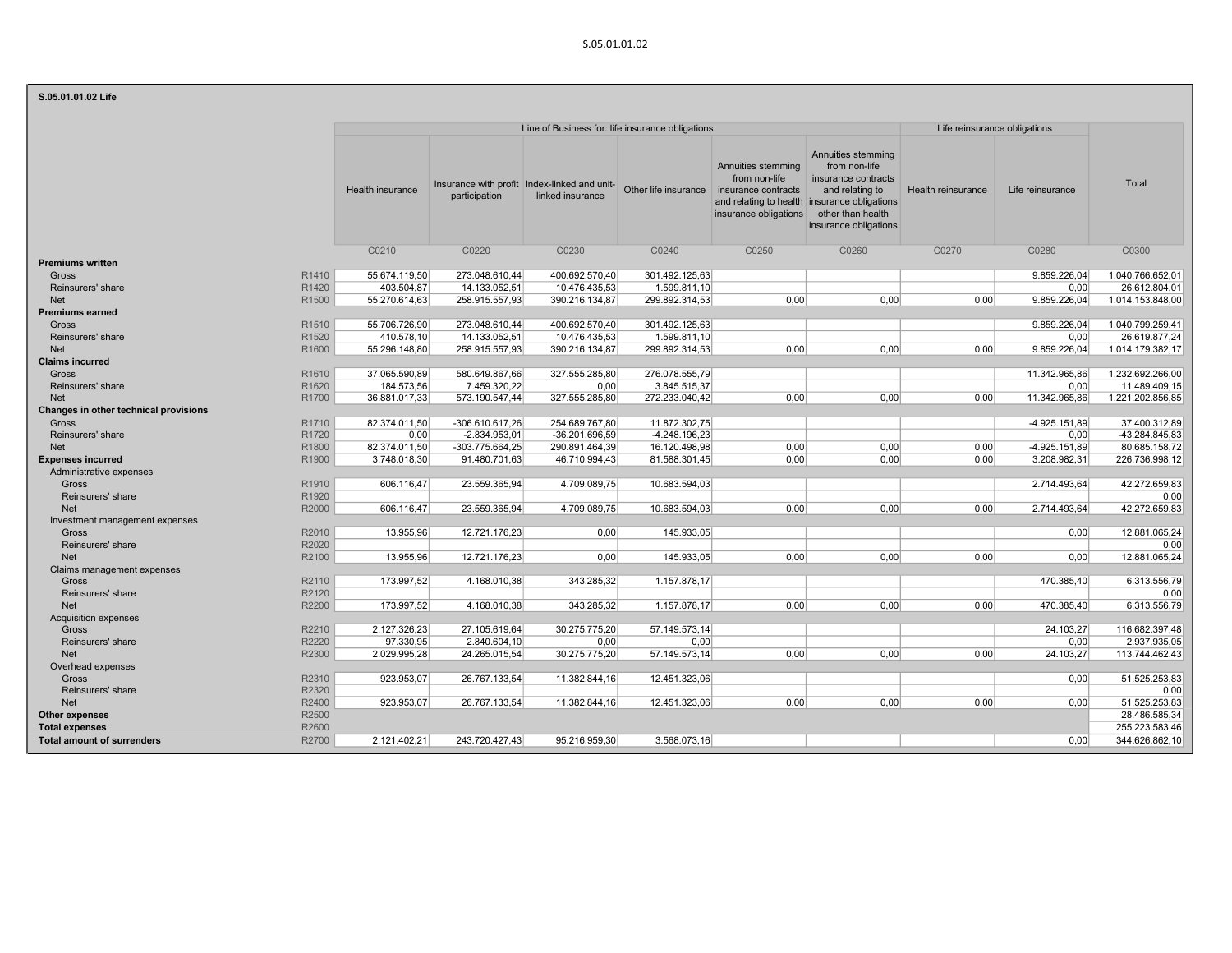| S.05.02.01.04 Home Country - life obligations |                   |                  |
|-----------------------------------------------|-------------------|------------------|
|                                               |                   | Home country     |
|                                               |                   | C0220            |
| <b>Premiums written</b>                       |                   |                  |
| <b>Gross</b>                                  | R1410             | 1.040.766.652,01 |
| Reinsurers' share                             | R1420             | 26.612.804,01    |
| <b>Net</b>                                    | R <sub>1500</sub> | 1.014.153.848,00 |
| <b>Premiums earned</b>                        |                   |                  |
| <b>Gross</b>                                  | R <sub>1510</sub> | 1.040.799.259,41 |
| Reinsurers' share                             | R <sub>1520</sub> | 26.619.877,24    |
| <b>Net</b>                                    | R1600             | 1.014.179.382,17 |
| <b>Claims incurred</b>                        |                   |                  |
| <b>Gross</b>                                  | R1610             | 1.232.692.266,00 |
| Reinsurers' share                             | R <sub>1620</sub> | 11.489.409,15    |
| <b>Net</b>                                    | R <sub>1700</sub> | 1.221.202.856,85 |
| Changes in other technical provisions         |                   |                  |
| <b>Gross</b>                                  | R1710             | 37.400.312,89    |
| Reinsurers' share                             | R <sub>1720</sub> | $-43.284.845,83$ |
| <b>Net</b>                                    | R1800             | 80.685.158,72    |
| <b>Expenses incurred</b>                      | R1900             | 226.736.998,12   |
| <b>Other expenses</b>                         | R2500             |                  |
| <b>Total expenses</b>                         | R2600             |                  |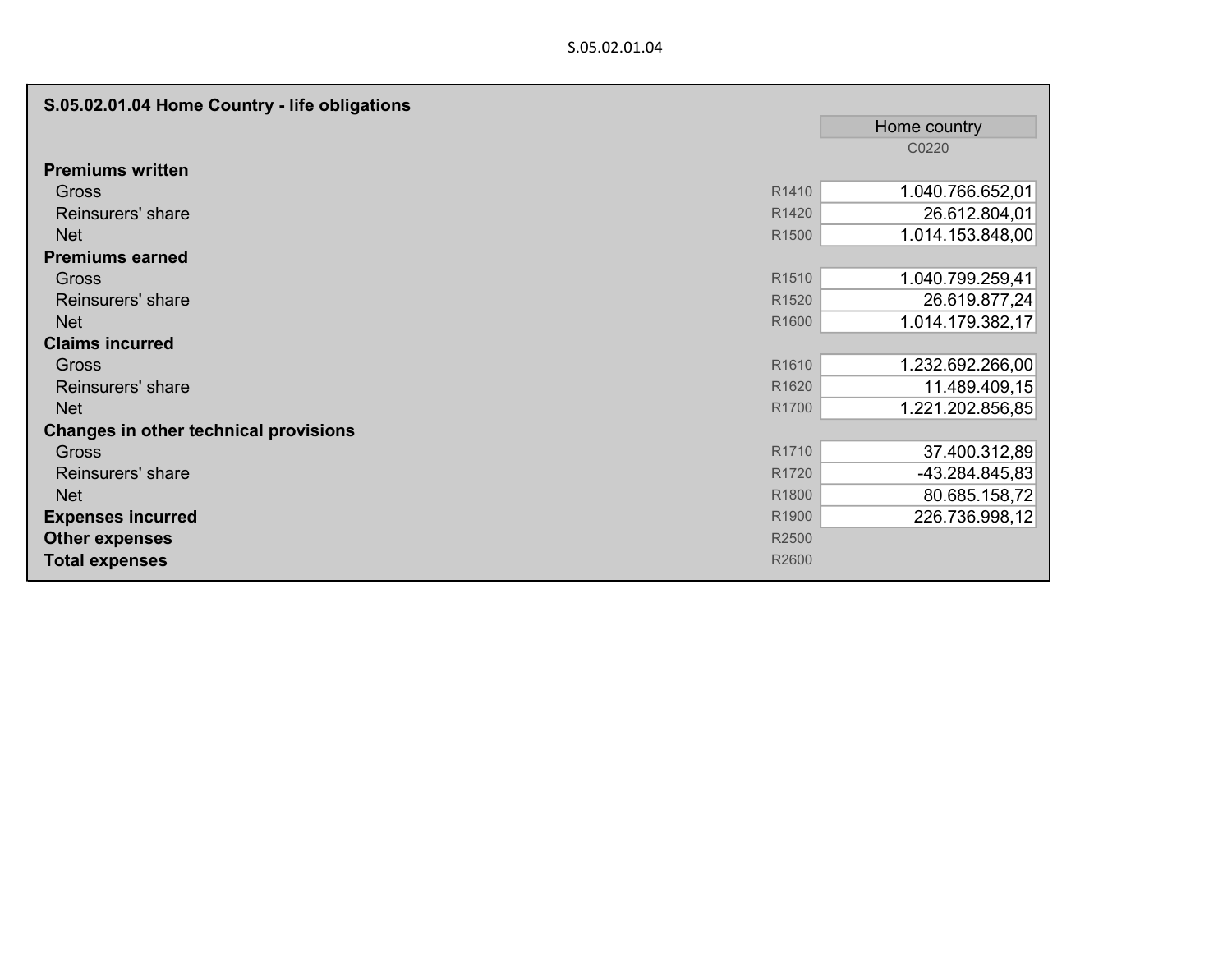| S.05.02.01.06 Total Top 5 and home country - life obligations |                   |                      |
|---------------------------------------------------------------|-------------------|----------------------|
|                                                               |                   | Total Top 5 and home |
|                                                               |                   | country              |
|                                                               |                   | C0280                |
| <b>Premiums written</b>                                       |                   |                      |
| Gross                                                         | R1410             | 1.040.766.652,01     |
| Reinsurers' share                                             | R1420             | 26.612.804,01        |
| <b>Net</b>                                                    | R1500             | 1.014.153.848,00     |
| <b>Premiums earned</b>                                        |                   |                      |
| Gross                                                         | R <sub>1510</sub> | 1.040.799.259,41     |
| Reinsurers' share                                             | R1520             | 26.619.877,24        |
| <b>Net</b>                                                    | R1600             | 1.014.179.382,17     |
| <b>Claims incurred</b>                                        |                   |                      |
| Gross                                                         | R1610             | 1.232.692.266,00     |
| Reinsurers' share                                             | R1620             | 11.489.409,15        |
| <b>Net</b>                                                    | R1700             | 1.221.202.856,85     |
| <b>Changes in other technical provisions</b>                  |                   |                      |
| Gross                                                         | R1710             | 37.400.312,89        |
| Reinsurers' share                                             | R1720             | $-43.284.845,83$     |
| <b>Net</b>                                                    | R1800             | 80.685.158,72        |
| <b>Expenses incurred</b>                                      | R1900             | 226.736.998,12       |
| <b>Other expenses</b>                                         | R2500             | 28.486.585,34        |
| <b>Total expenses</b>                                         | R2600             | 255.223.583,46       |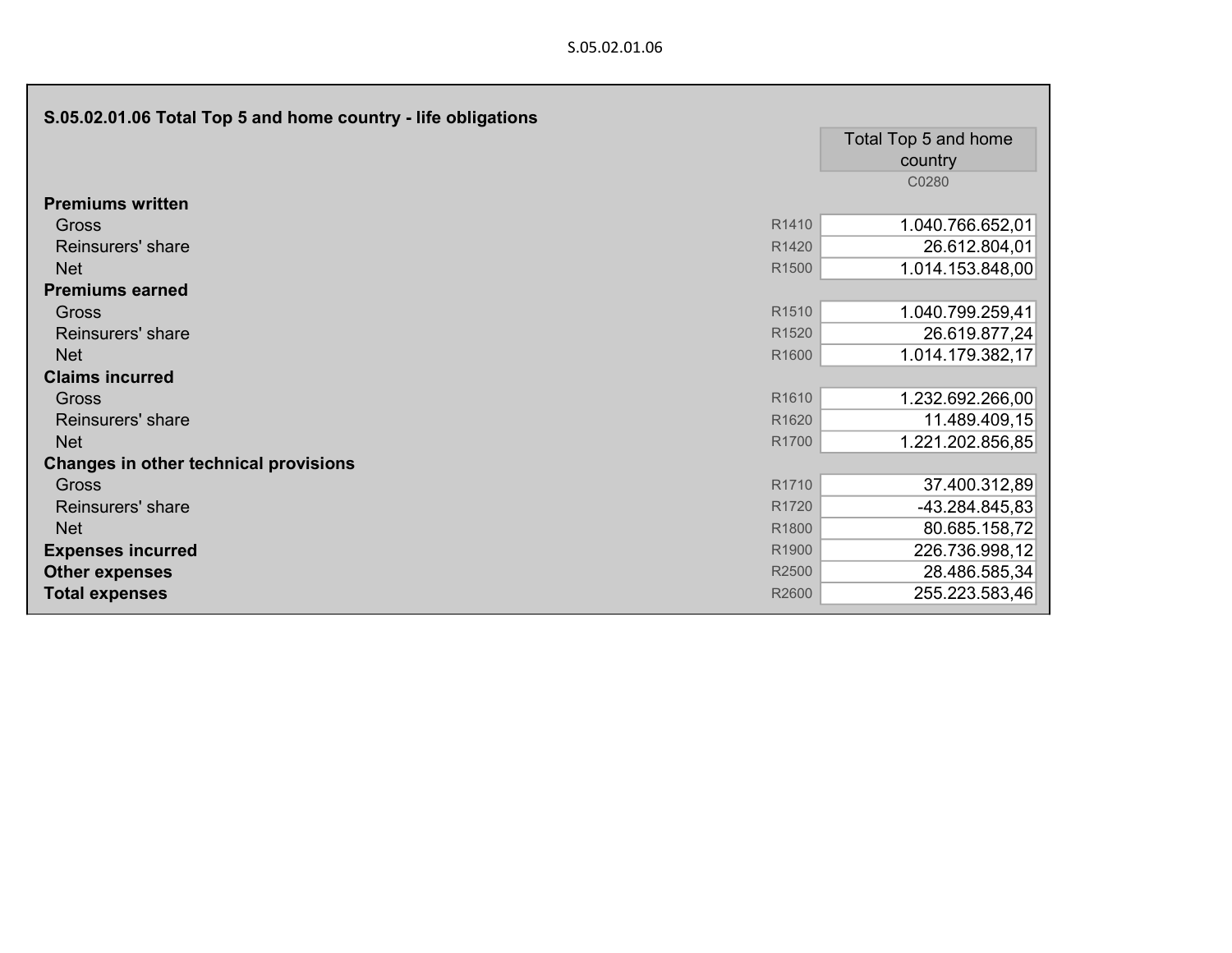#### S.12.01.02.01 Life and Health SLT Technical Prov

| 3.14.01.04.01 LIIC GIIU NCGIUI SET TCCHIIICGI FIOVISIONS                                                                      |             |                                        |               |                                                |                                            |                   |                                                |                                            |                                                         |                         |                                         |                |                                                |                                            |                                                                |                                   |                                                                |
|-------------------------------------------------------------------------------------------------------------------------------|-------------|----------------------------------------|---------------|------------------------------------------------|--------------------------------------------|-------------------|------------------------------------------------|--------------------------------------------|---------------------------------------------------------|-------------------------|-----------------------------------------|----------------|------------------------------------------------|--------------------------------------------|----------------------------------------------------------------|-----------------------------------|----------------------------------------------------------------|
|                                                                                                                               |             |                                        |               | Index-linked and unit-linked insurance         |                                            |                   | Other life insurance                           |                                            | Annuities stemming                                      |                         | Total (Life other than                  |                | Health insurance (direct business)             |                                            | Annuities stemming                                             |                                   |                                                                |
|                                                                                                                               |             | Insurance with profit<br>participation |               | Contracts without<br>options and<br>quarantees | Contracts with<br>options or<br>quarantees |                   | Contracts without<br>options and<br>quarantees | Contracts with<br>options or<br>quarantees | from non-life<br>insurance contracts<br>and relating to | Accepted<br>reinsurance | health insurance.<br>incl. Unit-Linked) |                | Contracts without<br>options and<br>quarantees | Contracts with<br>options or<br>quarantees | from non-life<br>insurance contracts<br>and relating to health | <i>(reinsurance)</i><br>accepted) | Health reinsurance Total (Health similar<br>to life insurance) |
|                                                                                                                               |             | C0020                                  | C0030         | C0040                                          | C0050                                      | C0060             | C0070                                          | C0080                                      | C0090                                                   | C0100                   | C0150                                   | C0160          | C0170                                          | C0180                                      | C0190                                                          | C0200                             | C0210                                                          |
| Technical provisions calculated as a whole                                                                                    | R0010       | 0.00                                   | 0.00          |                                                |                                            | 0.00              |                                                |                                            | 0,00                                                    | 0.00                    | 0.00                                    | 0.00           |                                                |                                            | 0.00                                                           | 0.00                              | 0.00                                                           |
| Total Recoverables from reinsurance/SPV and Finite Re after the adjustment for expected losses due to                         |             |                                        |               |                                                |                                            |                   |                                                |                                            |                                                         |                         |                                         |                |                                                |                                            |                                                                |                                   |                                                                |
| counterparty default associated to TP calculated as a whole                                                                   | R0020       | 0,00                                   | 0.00          |                                                |                                            | 0,00              |                                                |                                            | 0,00                                                    | 0.00                    | 0,00                                    | 0.00           |                                                |                                            |                                                                | 0,00                              | 0,00                                                           |
| Technical provisions calculated as a sum of BE and RM                                                                         |             |                                        |               |                                                |                                            |                   |                                                |                                            |                                                         |                         |                                         |                |                                                |                                            |                                                                |                                   |                                                                |
| <b>Best Estimate</b>                                                                                                          |             |                                        |               |                                                |                                            |                   |                                                |                                            |                                                         |                         |                                         |                |                                                |                                            |                                                                |                                   |                                                                |
| Gross Best Estimate                                                                                                           | R0030       | 12.231.869.143,00                      |               | 1.914.118.528.00                               | 813.934.406,00                             |                   | $-218.781.874,00$                              | 0.00                                       | 0,00                                                    | 112.283.006,00          | 14.853.423.209,00                       |                | 0,00                                           | 128.132.474,00                             | 0,00                                                           | 0.00                              | 128.132.474,00                                                 |
| Total Recoverables from reinsurance/SPV and Finite Re after the adjustment for expected losses due to<br>counterparty default | <b>R008</b> | 39.011.710.00                          |               | 0.00                                           | 16.115.296.00                              |                   | $-24.005.475.00$                               | 0.00                                       | 0.00                                                    | $-7.638.00$             | 31.113.893.00                           |                | 0.00                                           | 787,188.00                                 | 0.001                                                          | 0.00                              | 787.188.00                                                     |
| Best estimate minus recoverables from reinsurance/SPV and Finite Re - total                                                   | R009        | 12.192.857.433.00                      |               | 1.914.118.528.00                               | 797.819.110.00                             |                   | $-194.776.399.00$                              | 0.00                                       | 0.00                                                    | 112.290.644.00          | 14.822.309.316.00                       |                | 0.00                                           | 127.345.286.00                             | 0,00                                                           | 0.00                              | 127.345.286,00                                                 |
| <b>Risk Margin</b>                                                                                                            | R0100       | 145.970.477,00                         | 24.817.187,00 |                                                |                                            | 36.038.459,00     |                                                |                                            | 0.00                                                    | 16.104.972,00           | 222.931.095,00                          | 14.752.541,00  |                                                |                                            | 0.00                                                           | 0.00                              | 14.752.541,00                                                  |
| Amount of the transitional on Technical Provisions                                                                            |             |                                        |               |                                                |                                            |                   |                                                |                                            |                                                         |                         |                                         |                |                                                |                                            |                                                                |                                   |                                                                |
| Technical Provisions calculated as a whole                                                                                    | R0110       | 0.00                                   | 0.00          |                                                |                                            | 0.00              |                                                |                                            | 0,00                                                    | 0,00                    | 0.00                                    | 0.00           |                                                |                                            | 0,00                                                           | 0,00                              | 0,00                                                           |
| Best estimate                                                                                                                 | R0120       | -467.007.966,00                        |               | 0.00                                           | 0.00                                       |                   | 0.00                                           | n ni                                       | 0,00                                                    | 0,00                    | -467.007.966,00                         |                | 0.00                                           | 0.00                                       | 0,00                                                           | 0,00                              | 0,00                                                           |
| Risk margin                                                                                                                   | R0130       | 0.00                                   | 0.00          |                                                |                                            | 0.00              |                                                |                                            | 0,00                                                    |                         | 0.00                                    | 0.00           |                                                |                                            |                                                                | 0.00                              | 0.00                                                           |
| <b>Technical provisions - total</b>                                                                                           | R020        | 11.910.831.654,00 2.752.870.121,00     |               |                                                |                                            | $-182.743.415.00$ |                                                |                                            | 0.00                                                    | 128,387,978.00          | 14.609.346.338.00                       | 142.885.015,00 |                                                |                                            | 0.00                                                           | n nn                              | 142.885.015,00                                                 |
|                                                                                                                               |             |                                        |               |                                                |                                            |                   |                                                |                                            |                                                         |                         |                                         |                |                                                |                                            |                                                                |                                   |                                                                |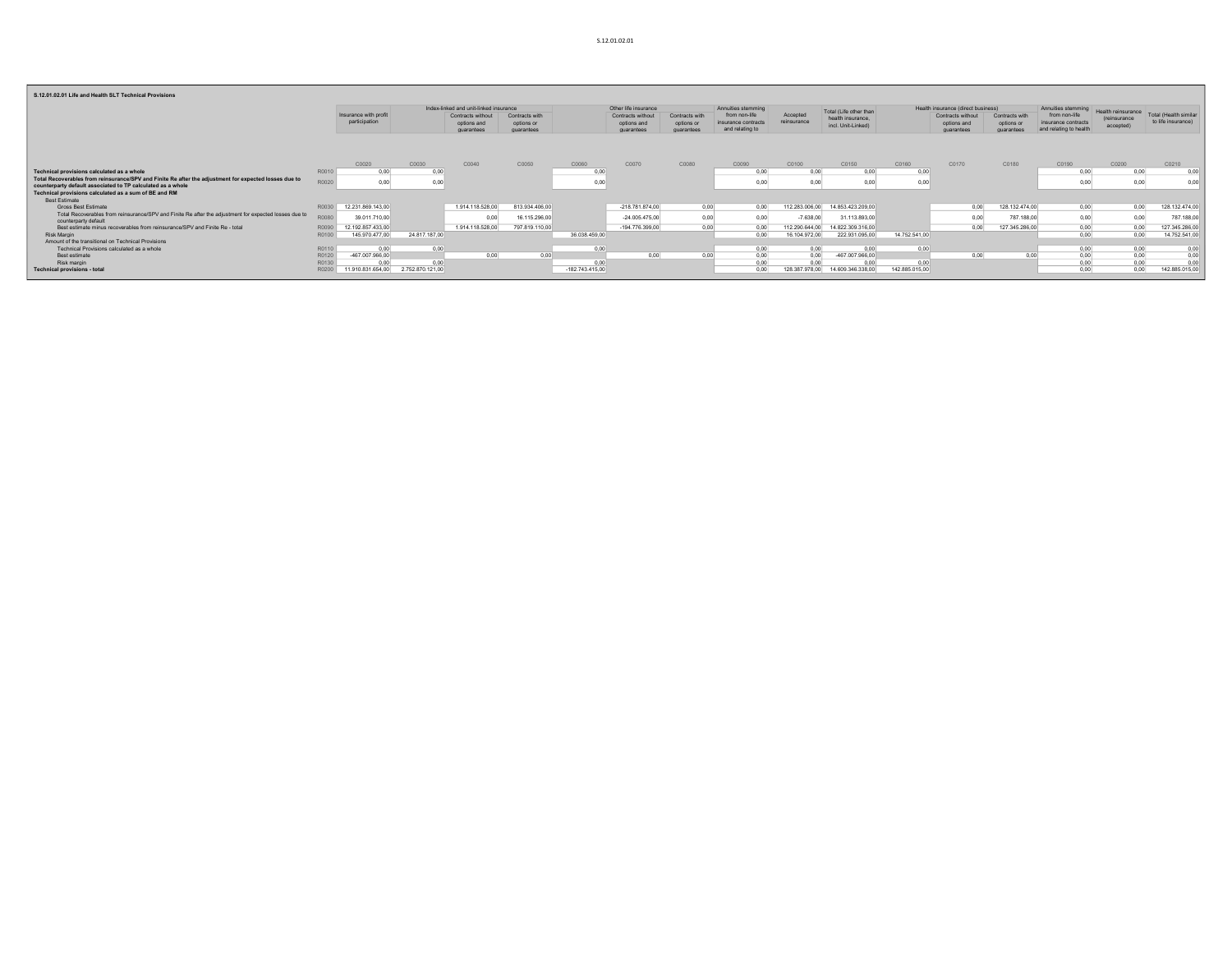#### S.17.01.02.01

|                                                                                                                   |       |                              |                                |                                       |                                      |                          | Direct business and accepted proportional reinsurance |                                                   |                                       |                                    |                             |            |                                 |                                        | Accepted non-proportional reinsurance    |                                                                   |                                          |                                     |
|-------------------------------------------------------------------------------------------------------------------|-------|------------------------------|--------------------------------|---------------------------------------|--------------------------------------|--------------------------|-------------------------------------------------------|---------------------------------------------------|---------------------------------------|------------------------------------|-----------------------------|------------|---------------------------------|----------------------------------------|------------------------------------------|-------------------------------------------------------------------|------------------------------------------|-------------------------------------|
|                                                                                                                   |       | Medical expense<br>insurance | Income protection<br>insurance | Workers'<br>compensation<br>insurance | Motor vehicle liability<br>insurance | Other motor<br>insurance | Marine, aviation and<br>transport insurance           | Fire and other<br>damage to property<br>insurance | <b>General liability</b><br>insurance | Credit and suretyship<br>insurance | Legal expenses<br>insurance | Assistance | Miscellaneous<br>financial loss | Non-proportional<br>health reinsurance | Non-proportional<br>casualty reinsurance | Non-proportional<br>marine, aviation and<br>transport reinsurance | Non-proportional<br>property reinsurance | <b>Total Non-Life</b><br>obligation |
|                                                                                                                   |       | C0020                        | C0030                          | C0040                                 | C0050                                | C0060                    | C0070                                                 | C0080                                             | C0090                                 | C0100                              | C0110                       | C0120      | C0130                           | C0140                                  | C0150                                    | C0160                                                             | C0170                                    | C0180                               |
| Technical provisions calculated as a whole                                                                        | R0010 |                              |                                |                                       |                                      |                          |                                                       |                                                   |                                       |                                    |                             |            |                                 |                                        |                                          |                                                                   |                                          |                                     |
| Total Recoverables from reinsurance/SPV and Finite Re                                                             |       |                              |                                |                                       |                                      |                          |                                                       |                                                   |                                       |                                    |                             |            |                                 |                                        |                                          |                                                                   |                                          |                                     |
| after the adjustment for expected losses due to<br>counterparty default associated to TP calculated as a<br>whole | R0050 |                              |                                |                                       |                                      |                          |                                                       |                                                   |                                       |                                    |                             |            |                                 |                                        |                                          |                                                                   |                                          |                                     |
| Technical provisions calculated as a sum of BE and RM                                                             |       |                              |                                |                                       |                                      |                          |                                                       |                                                   |                                       |                                    |                             |            |                                 |                                        |                                          |                                                                   |                                          |                                     |
| Best estimate<br>Premium provisions                                                                               |       |                              |                                |                                       |                                      |                          |                                                       |                                                   |                                       |                                    |                             |            |                                 |                                        |                                          |                                                                   |                                          |                                     |
| Gross                                                                                                             | R0060 | 575.723                      | 3.051.335                      |                                       |                                      |                          |                                                       |                                                   |                                       | 1.766.717                          |                             |            |                                 |                                        |                                          |                                                                   |                                          | 5.393.775                           |
| Total recoverable from reinsurance/SPV and<br>Finite Re after the adjustment for expected                         | R0140 |                              |                                |                                       |                                      |                          |                                                       |                                                   |                                       |                                    |                             |            |                                 |                                        |                                          |                                                                   |                                          |                                     |
| losses due to counterparty default                                                                                |       |                              |                                |                                       |                                      |                          |                                                       |                                                   |                                       |                                    |                             |            |                                 |                                        |                                          |                                                                   |                                          |                                     |
| Net Best Estimate of Premium Provisions                                                                           | R0150 | 575,723                      | 3.051.335                      |                                       |                                      |                          |                                                       |                                                   |                                       | 1.766.717                          | $\sqrt{2}$                  | $\sqrt{2}$ |                                 |                                        |                                          |                                                                   |                                          | 5.393.775                           |
| <b>Claims provisions</b>                                                                                          |       |                              |                                |                                       |                                      |                          |                                                       |                                                   |                                       |                                    |                             |            |                                 |                                        |                                          |                                                                   |                                          |                                     |
| Gross                                                                                                             | R0160 | 93.822                       | 3.175.286                      | 1.058.863                             | 43.201                               |                          | $\sim$                                                | 1.117                                             | 1.046.968                             | 597.617                            | 430.888                     | $\sqrt{2}$ |                                 |                                        |                                          |                                                                   |                                          | 6.447.762                           |
| Total recoverable from reinsurance/SPV and<br>Finite Re after the adjustment for expected                         | R0240 |                              |                                | 4.502                                 |                                      |                          |                                                       |                                                   |                                       |                                    | 407.337                     |            |                                 |                                        |                                          |                                                                   |                                          | 411.839                             |
| losses due to counterparty default                                                                                |       |                              |                                |                                       |                                      |                          |                                                       |                                                   |                                       |                                    |                             |            |                                 |                                        |                                          |                                                                   |                                          |                                     |
| Net Best Estimate of Claims Provisions                                                                            | R0250 | 93.822                       | 3.175.286                      | 1.054.361                             | 43.201                               |                          |                                                       | 1.117                                             | 1.046.968                             | 597.617                            | 23.551                      |            |                                 |                                        |                                          |                                                                   |                                          | 6.035.923                           |
| Total Best estimate - gross                                                                                       | R0260 | 669,545                      | 6.226.621                      | 1.058.863                             | 43.201                               |                          |                                                       | 1.117                                             | 1.046.968                             | 2.364.334                          | 430.888                     | $\sim$     |                                 |                                        |                                          |                                                                   |                                          | 11.841.537                          |
| Total Best estimate - net                                                                                         | R0270 | 669.545                      | 6.226.621                      | 1.054.361                             | 43.201                               |                          |                                                       | 1.117                                             | 1.046.968                             | 2.364.334                          | 23.551                      |            |                                 |                                        |                                          |                                                                   |                                          | 11.429.698                          |
| Risk margin                                                                                                       | R0280 |                              | 279.299                        |                                       |                                      |                          | $\sim$                                                | $\sim$                                            |                                       |                                    |                             | $\sim$     |                                 |                                        |                                          |                                                                   |                                          | 279,300                             |
| Amount of the transitional on Technical Provisions                                                                |       |                              |                                |                                       |                                      |                          |                                                       |                                                   |                                       |                                    |                             |            |                                 |                                        |                                          |                                                                   |                                          |                                     |
| Technical Provisions calculated as a whole                                                                        | R0290 |                              |                                |                                       |                                      |                          |                                                       |                                                   |                                       |                                    |                             |            |                                 |                                        |                                          |                                                                   |                                          |                                     |
| <b>Best estimate</b>                                                                                              | R0300 |                              |                                |                                       |                                      |                          |                                                       |                                                   |                                       |                                    |                             | $\sqrt{2}$ |                                 |                                        |                                          |                                                                   |                                          |                                     |
| Risk margin                                                                                                       | R0310 |                              |                                |                                       |                                      |                          |                                                       |                                                   |                                       |                                    |                             |            |                                 |                                        |                                          |                                                                   |                                          |                                     |
| <b>Technical provisions - total</b>                                                                               |       |                              |                                |                                       |                                      |                          |                                                       |                                                   |                                       |                                    |                             |            |                                 |                                        |                                          |                                                                   |                                          |                                     |
| Technical provisions - total                                                                                      | R0320 | 669.545                      | 6,505.920                      | 1.058.863                             | 43.201                               |                          | $\Omega$                                              | 1.117                                             | 1.046.969                             | 2.364.334                          | 430,888                     | $\sqrt{2}$ |                                 |                                        |                                          |                                                                   |                                          | 12.120.837                          |
| Recoverable from reinsurance contract/SPV and Finite Re<br>after the adjustment for expected losses due to        | R0330 |                              |                                | 4.502                                 |                                      |                          |                                                       |                                                   |                                       |                                    | 407.337                     |            |                                 |                                        |                                          |                                                                   |                                          | 411.839                             |
| counterparty default - total                                                                                      |       |                              |                                |                                       |                                      |                          |                                                       |                                                   |                                       |                                    |                             |            |                                 |                                        |                                          |                                                                   |                                          |                                     |
| Technical provisions minus recoverables from<br>reinsurance/SPV and Finite Re - total                             | R0340 | 669.545                      | 6.505.920                      | 1.054.361                             | 43.201                               |                          |                                                       | 1.117                                             | 1.046.969                             | 2.364.334                          | 23.551                      |            |                                 |                                        |                                          |                                                                   |                                          | 11.708.998                          |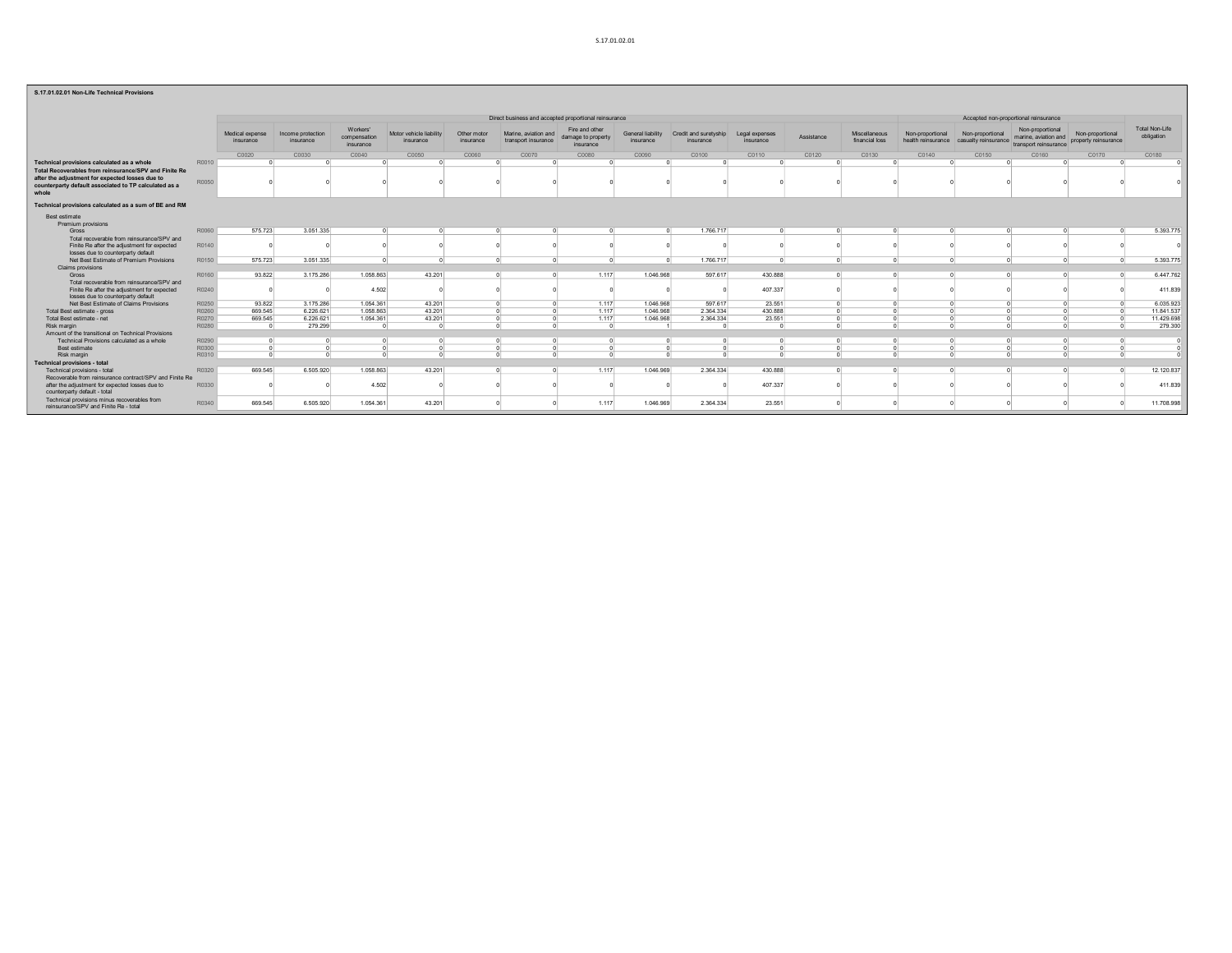S.22.01.01.01 Impact of long term guarantees measures and transitionals

|                                                                 |       |                                                                  |                                                 |                                                   |                                          |                                            | Impact of the LTG measures and transitionals (Step-by-step approach)           |                                                   |                                                              |                                                 |                                                    |
|-----------------------------------------------------------------|-------|------------------------------------------------------------------|-------------------------------------------------|---------------------------------------------------|------------------------------------------|--------------------------------------------|--------------------------------------------------------------------------------|---------------------------------------------------|--------------------------------------------------------------|-------------------------------------------------|----------------------------------------------------|
|                                                                 |       | Amount with Long Term<br>Guarantee measures and<br>transitionals | Without transitional on<br>technical provisions | Impact of transitional on<br>technical provisions | Without transitional on<br>interest rate | Impact of transitional<br>on interest rate | Without volatility<br>adjustment and without<br>other transitional<br>measures | Impact of volatility<br>adjustment set to<br>zero | Without matching<br>adjustment and without<br>all the others | Impact of matching<br>adjustment set to<br>zero | Impact of all LTG<br>measures and<br>transitionals |
|                                                                 |       | C0010                                                            | C0020                                           | C0030                                             | C0040                                    | C0050                                      | C0060                                                                          | C0070                                             | C0080                                                        | C0090                                           | C0100                                              |
| <b>Technical provisions</b>                                     | R0010 | 14.764.352.190                                                   | 15.231.360.156                                  | 467.007.966                                       | 15.231.360.156                           |                                            | 15.265.762.637                                                                 | 34.402.481                                        | 15.265.762.637                                               |                                                 | 501.410.447                                        |
| <b>Basic own funds</b>                                          | R0020 | 1.507.355.740                                                    | 1.157.099.766                                   | $-350.255.975$                                    | 1.157.099.766                            |                                            | 1.131.297.905                                                                  | $-25.801.861$                                     | 1.131.297.905                                                |                                                 | $-376.057.835$                                     |
| Excess of assets over liabilities                               | R0030 | 1.348.815.561                                                    | 998.559.587                                     | $-350.255.975$                                    | 998.559.587                              |                                            | 972.757.726                                                                    | $-25.801.861$                                     | 972.757.726                                                  |                                                 | $-376.057.835$                                     |
| Restricted own funds due to ring-fencing and matching portfolio | R0040 |                                                                  |                                                 |                                                   |                                          |                                            |                                                                                |                                                   |                                                              |                                                 |                                                    |
| Eligible own funds to meet Solvency Capital Requirement         | R0050 | 1.507.355.740                                                    | 1.157.099.766                                   | $-350.255.974$                                    | 1.157.099.766                            |                                            | 1.125.738.733                                                                  | $-31.361.033$                                     | 1.125.738.733                                                |                                                 | $-381.617.007$                                     |
| Tier 1                                                          | R0060 | 1.421.393.434                                                    | 970.563.401                                     | -450.830.033                                      | 970.563.401                              |                                            | 936.160.920                                                                    | $-34.402.481$                                     | 936.160.920                                                  |                                                 | -485.232.514                                       |
| Tier <sub>2</sub>                                               | R0070 | 85.962.306                                                       | 85.962.306                                      |                                                   | 85.962.306                               |                                            | 85.962.306                                                                     |                                                   | 85.962.306                                                   |                                                 |                                                    |
| Tier <sub>3</sub>                                               | R0080 |                                                                  | 100.574.058                                     | 100.574.058                                       | 100.574.058                              |                                            | 103.615.507                                                                    | 3.041.449                                         | 103.615.507                                                  |                                                 | 103.615.507                                        |
| <b>Solvency Capital Requirement</b>                             | R0090 | 687.782.496                                                      | 688.926.133                                     | 1.143.637                                         | 688.926.133                              |                                            | 690.770.047                                                                    | 1.843.914                                         | 690.770.047                                                  |                                                 | 2.987.551                                          |
| Eligible own funds to meet Minimum Capital Requirement          | R0100 | 1.483.293.859                                                    | 1.032.566.753                                   | -450.727.106                                      | 1.032.566.753                            |                                            | 1.006.930.844                                                                  | $-25.635.909$                                     | 1.006.930.844                                                |                                                 | -476.363.015                                       |
| <b>Minimum Capital Requirement</b>                              | R0110 | 309.502.123                                                      | 310.016.760                                     | 514.637                                           | 310.016.760                              |                                            | 310.846.521                                                                    | 829.761                                           | 310.846.521                                                  |                                                 | 1.344.398                                          |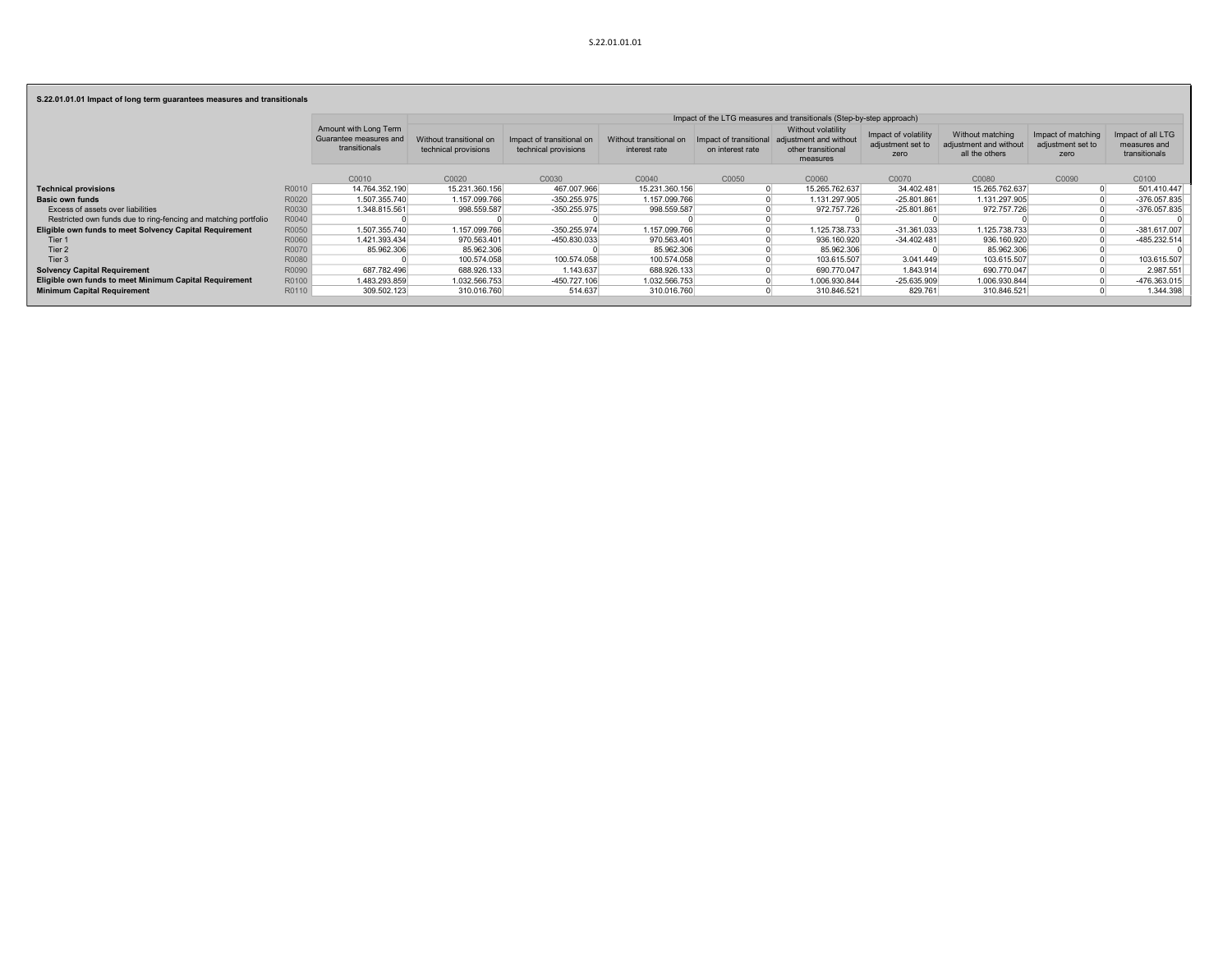| S.23.01.01.01 Own funds                                                                                                                                                        |                |                                      |                                      |                                |                                |                   |
|--------------------------------------------------------------------------------------------------------------------------------------------------------------------------------|----------------|--------------------------------------|--------------------------------------|--------------------------------|--------------------------------|-------------------|
|                                                                                                                                                                                |                | Total                                | Tier 1 -<br>unrestricted             | Tier 1 - restricted            | Tier <sub>2</sub>              | Tier <sub>3</sub> |
|                                                                                                                                                                                |                | C0010                                | C0020                                | C0030                          | C0040                          | C0050             |
| Basic own funds before deduction for participations in other financial sector as<br>foreseen in article 68 of Delegated Regulation 2015/35                                     |                |                                      |                                      |                                |                                |                   |
| Ordinary share capital (gross of own shares)                                                                                                                                   | R0010          | 396.640.009,00                       | 396.640.009,00                       |                                | 0,00                           |                   |
| Share premium account related to ordinary share capital                                                                                                                        | R0030          | 0,00                                 | 0,00                                 |                                | 0,00                           |                   |
| Initial funds, members' contributions or the equivalent basic own - fund item for mutual and<br>mutual-type undertakings                                                       | R0040          | 0,00                                 | 0,00                                 |                                | 0,00                           |                   |
| Subordinated mutual member accounts                                                                                                                                            | R0050          | 0,00                                 |                                      | 0,00                           | 0,00                           | 0,00              |
| Surplus funds                                                                                                                                                                  | R0070          | 65.775.402,00                        | 65.775.402,00                        |                                |                                |                   |
| Preference shares                                                                                                                                                              | R0090          | 0,00                                 |                                      | 0,00                           | 0,00                           | 0,00              |
| Share premium account related to preference shares                                                                                                                             | R0110          | 0,00                                 |                                      | 0.00                           | 0.00                           | 0,00              |
| Reconciliation reserve                                                                                                                                                         | R0130          | 877.912.570,00                       | 877.912.570,00                       |                                |                                |                   |
| Subordinated liabilities<br>An amount equal to the value of net deferred tax assets                                                                                            | R0140<br>R0160 | 167.027.759,00<br>0,00               |                                      | 81.065.453,00                  | 85.962.306,00                  | 0,00<br>0.00      |
| Other own fund items approved by the supervisory authority as basic own funds not specified<br>above                                                                           | R0180          | 0,00                                 | 0,00                                 | 0,00                           | 0,00                           | 0,00              |
| Own funds from the financial statements that should not be represented by the                                                                                                  |                |                                      |                                      |                                |                                |                   |
| reconciliation reserve and do not meet the criteria to be classified as Solvency II own                                                                                        |                |                                      |                                      |                                |                                |                   |
| funds                                                                                                                                                                          |                |                                      |                                      |                                |                                |                   |
|                                                                                                                                                                                |                |                                      |                                      |                                |                                |                   |
| Own funds from the financial statements that should not be represented by the reconciliation<br>reserve and do not meet the criteria to be classified as Solvency II own funds | R0220          | 0,00                                 |                                      |                                |                                |                   |
|                                                                                                                                                                                |                |                                      |                                      |                                |                                |                   |
| <b>Deductions</b>                                                                                                                                                              |                |                                      |                                      |                                |                                |                   |
| Deductions for participations in financial and credit institutions                                                                                                             | R0230          | 0,00                                 | 0,00                                 | 0,00                           | 0,00                           | 0,00              |
| Total basic own funds after deductions<br>Ancillary own funds                                                                                                                  | R0290          | 1.507.355.740,00                     | 1.340.327.981,00                     | 81.065.453,00                  | 85.962.306,00                  | 0,00              |
| Unpaid and uncalled ordinary share capital callable on demand                                                                                                                  | R0300          | 0,00                                 |                                      |                                | 0,00                           |                   |
| Unpaid and uncalled initial funds, members' contributions or the equivalent basic own fund                                                                                     |                |                                      |                                      |                                |                                |                   |
| item for mutual and mutual - type undertakings, callable on demand                                                                                                             | R0310          | 0,00                                 |                                      |                                | 0,00                           |                   |
| Unpaid and uncalled preference shares callable on demand                                                                                                                       | R0320          | 0,00                                 |                                      |                                | 0,00                           | 0,00              |
| A legally binding commitment to subscribe and pay for subordinated liabilities on demand                                                                                       | R0330          | 0.00                                 |                                      |                                | 0,00                           | 0,00              |
| Letters of credit and guarantees under Article 96(2) of the Directive 2009/138/EC                                                                                              | R0340          | 0,00                                 |                                      |                                | 0,00                           |                   |
| Letters of credit and guarantees other than under Article 96(2) of the Directive 2009/138/EC                                                                                   | R0350          | 0,00                                 |                                      |                                | 0,00                           | 0,00              |
| Supplementary members calls under first subparagraph of Article 96(3) of the Directive<br>2009/138/EC                                                                          | R0360          | 0,00                                 |                                      |                                | 0,00                           |                   |
| Supplementary members calls - other than under first subparagraph of Article 96(3) of the<br>Directive 2009/138/EC                                                             | R0370          | 0,00                                 |                                      |                                | 0,00                           | 0,00              |
| Other ancillary own funds                                                                                                                                                      | R0390          | 0,00                                 |                                      |                                | 0,00                           | 0,00              |
| Total ancillary own funds                                                                                                                                                      | R0400          | 0,00                                 |                                      |                                | 0.00                           | 0.00              |
| Available and eligible own funds                                                                                                                                               |                |                                      |                                      |                                |                                |                   |
| Total available own funds to meet the SCR                                                                                                                                      | R0500          | 1.507.355.740,00                     | 1.340.327.981,00                     | 81.065.453,00                  | 85.962.306,00                  | 0,00              |
| Total available own funds to meet the MCR                                                                                                                                      | R0510          | 1.507.355.740,00                     | 1.340.327.981,00                     | 81.065.453,00                  | 85.962.306,00                  |                   |
| Total eligible own funds to meet the SCR<br>Total eligible own funds to meet the MCR                                                                                           | R0540<br>R0550 | 1.507.355.740,00<br>1.483.293.859,00 | 1.340.327.981,00<br>1.340.327.981,00 | 81.065.453,00<br>81.065.453,00 | 85.962.306,00<br>61.900.425,00 | 0,00              |
| <b>SCR</b>                                                                                                                                                                     | R0580          | 687.782.496,00                       |                                      |                                |                                |                   |
| <b>MCR</b>                                                                                                                                                                     | R0600          | 309.502.123,00                       |                                      |                                |                                |                   |
| Ratio of Eligible own funds to SCR                                                                                                                                             | R0620          | 219%                                 |                                      |                                |                                |                   |
| Ratio of Eligible own funds to MCR                                                                                                                                             | R0640          | 479%                                 |                                      |                                |                                |                   |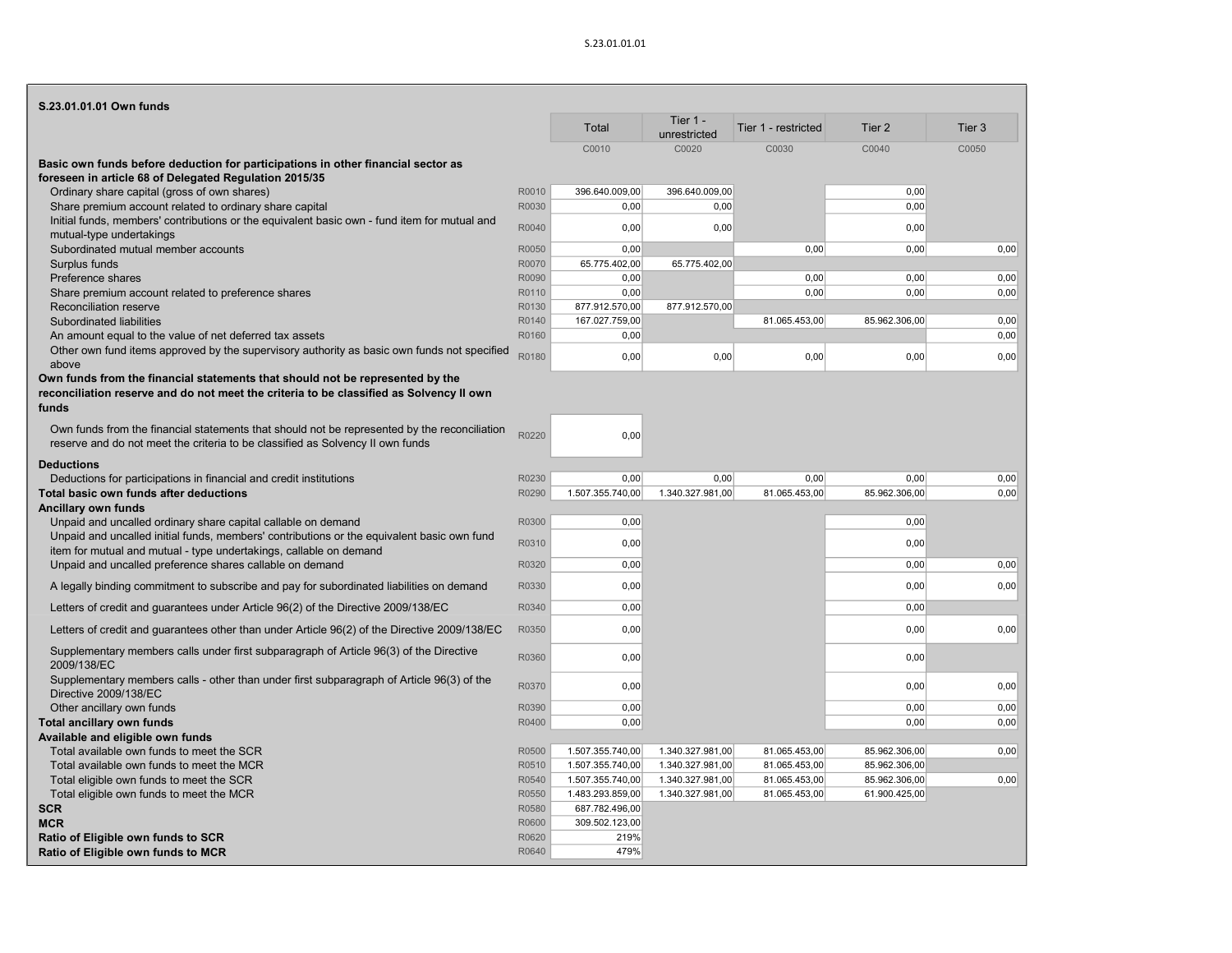|                                                                                                                |       | C0060         |
|----------------------------------------------------------------------------------------------------------------|-------|---------------|
| <b>Reconciliation reserve</b>                                                                                  |       |               |
| Excess of assets over liabilities                                                                              | R0700 | 1.348.815.561 |
| Own shares (held directly and indirectly)                                                                      | R0710 |               |
| Foreseeable dividends, distributions and charges                                                               | R0720 | 8.487.580     |
| Other basic own fund items                                                                                     | R0730 | 462.415.411   |
| Adjustment for restricted own fund items in respect of matching adjustment portfolios and<br>ring fenced funds | R0740 |               |
| <b>Reconciliation reserve</b>                                                                                  | R0760 | 877.912.570   |
| <b>Expected profits</b>                                                                                        |       |               |
| Expected profits included in future premiums (EPIFP) - Life business                                           | R0770 | 609.925.938   |
| Expected profits included in future premiums (EPIFP) - Non-life business                                       | R0780 |               |
| Total Expected profits included in future premiums (EPIFP)                                                     | R0790 | 609.925.938   |
|                                                                                                                |       |               |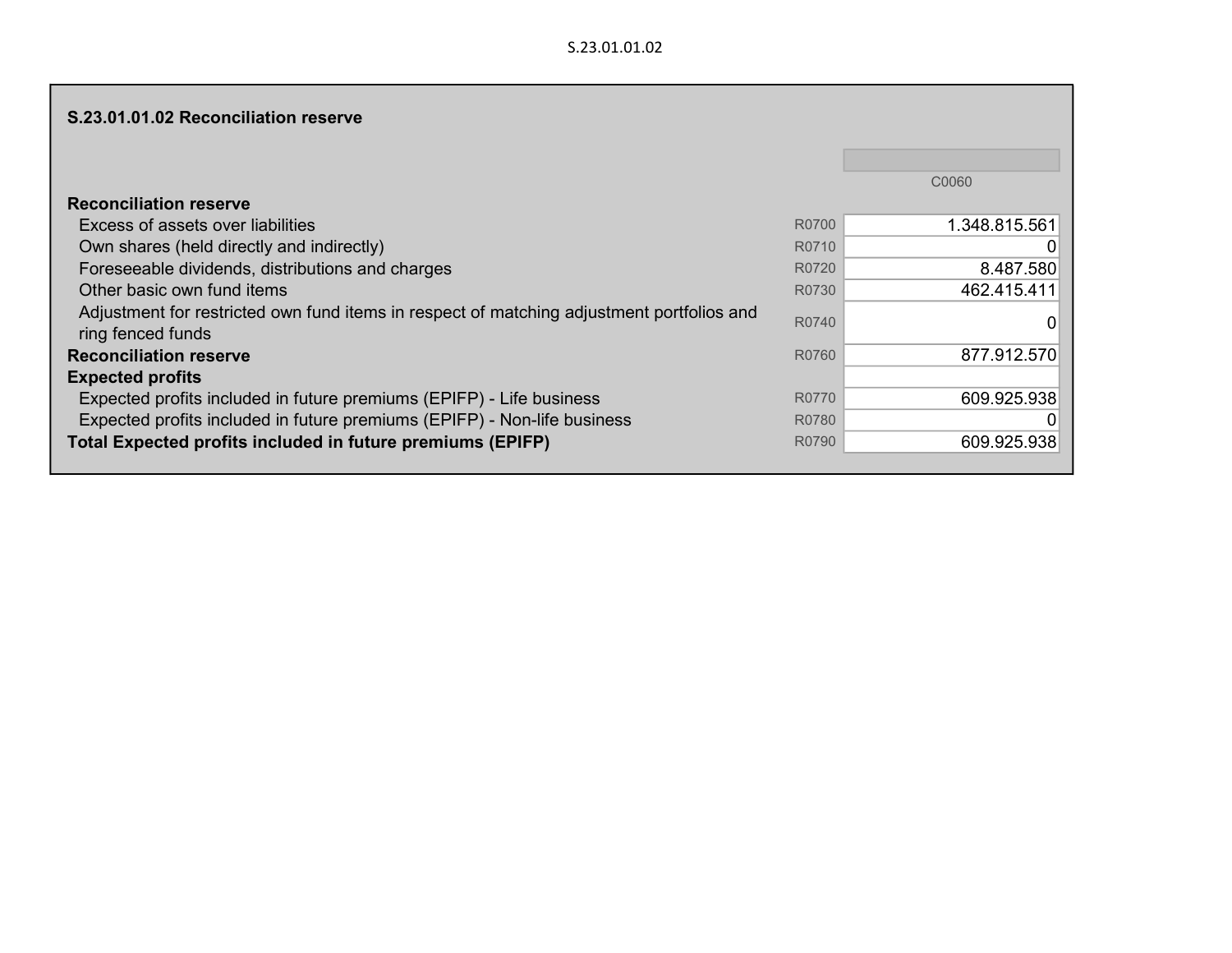## S.25.01.01.01 Basic Solvency Capital Requirement

|                                           |       | Article 112 | Net solvency capital<br>requirement | Gross solvency capital<br>requirement | Allocation from<br>adjustments due to RFF<br>and Matching adjustments<br>portfolios |
|-------------------------------------------|-------|-------------|-------------------------------------|---------------------------------------|-------------------------------------------------------------------------------------|
|                                           |       | Z0010       | C0030                               | C0040                                 | C0050                                                                               |
| <b>Market risk</b>                        | R0010 | No          | 398.213.728,50                      | 416.035.249,13                        |                                                                                     |
| <b>Counterparty default risk</b>          | R0020 | No          | 89.611.335,59                       | 89.611.335,59                         |                                                                                     |
| Life underwriting risk                    | R0030 | <b>No</b>   | 328.936.844,85                      | 328.255.425,28                        |                                                                                     |
| <b>Health underwriting risk</b>           | R0040 | No          | 51.405.353,21                       | 51.405.353,21                         |                                                                                     |
| Non-life underwriting risk                | R0050 | No          | 1.639.239,77                        | 1.639.239,77                          |                                                                                     |
| <b>Diversification</b>                    | R0060 | No          | $239.735.627,59$ -                  | 242.691.145.04                        |                                                                                     |
| Intangible asset risk                     | R0070 | No          |                                     |                                       |                                                                                     |
| <b>Basic Solvency Capital Requirement</b> | R0100 | No          | 630.070.874,33                      | 644.255.457,94                        |                                                                                     |
|                                           |       |             |                                     |                                       |                                                                                     |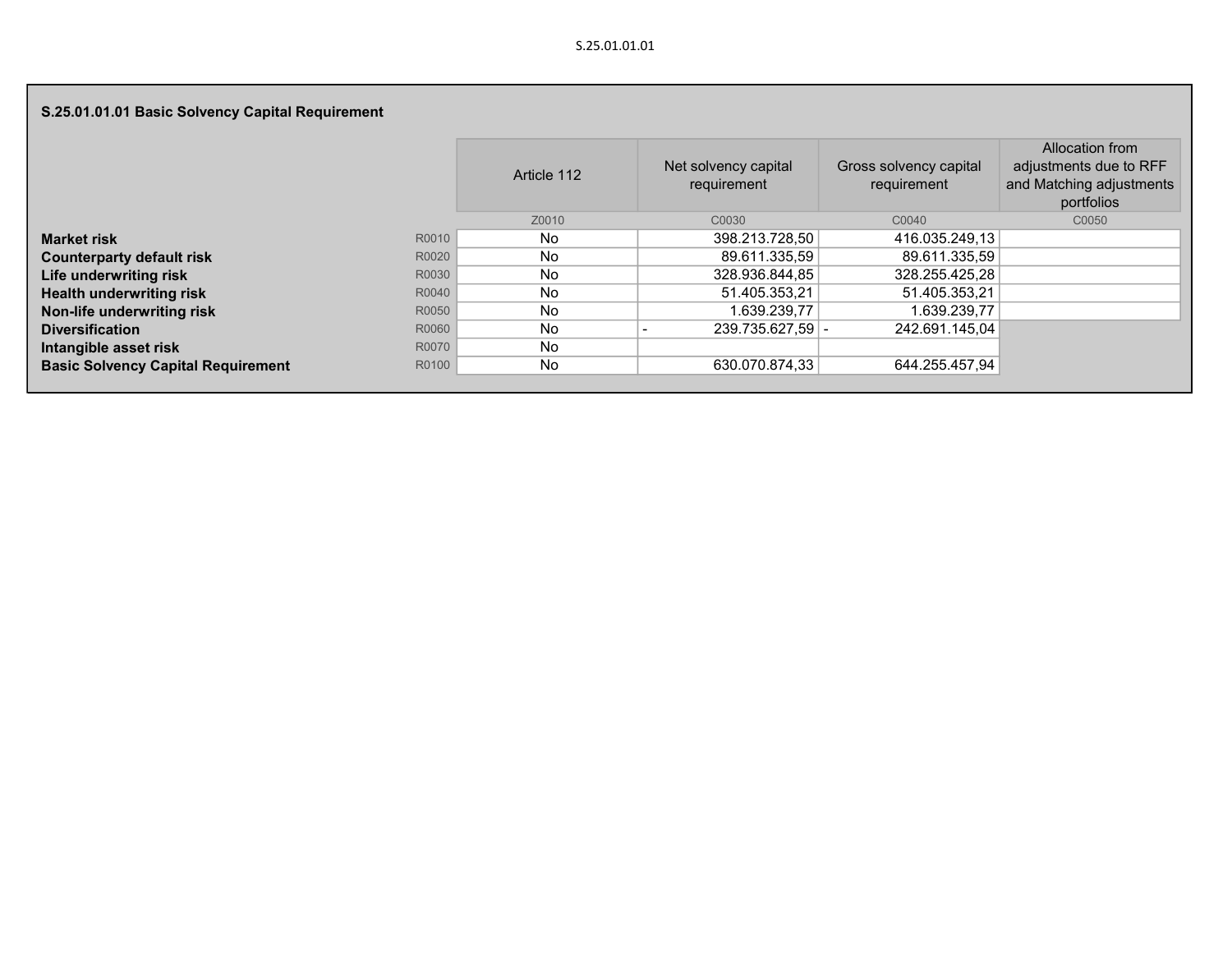# S.25.01.01.02 Calculation of Solvency Capital Requirement

|                                                                                           |       | Article 112 | Value          |
|-------------------------------------------------------------------------------------------|-------|-------------|----------------|
|                                                                                           |       | Z0010       | C0100          |
| Adjustment due to RFF/MAP nSCR aggregation                                                | R0120 | No          |                |
| <b>Operational risk</b>                                                                   | R0130 | No.         | 57.711.621,90  |
| Loss-absorbing capacity of technical provisions                                           | R0140 | No          | 14.184.583,61  |
| Loss-absorbing capacity of deferred taxes                                                 | R0150 | No          |                |
| Capital requirement for business operated in accordance with Art. 4 of Directive          | R0160 | <b>No</b>   |                |
| 2003/41/EC                                                                                |       |             |                |
| Solvency Capital Requirement excluding capital add-on                                     | R0200 | No.         | 687.782.496,24 |
| Capital add-on already set                                                                | R0210 | No.         |                |
| <b>Solvency capital requirement</b>                                                       | R0220 | No          | 687.782.496,24 |
| Other information on SCR                                                                  |       |             |                |
| Capital requirement for duration-based equity risk sub-module                             | R0400 | No          |                |
| Total amount of Notional Solvency Capital Requirements for remaining part                 | R0410 | No.         |                |
| Total amount of Notional Solvency Capital Requirements for ring fenced funds              | R0420 | No.         |                |
| Total amount of Notional Solvency Capital Requirements for matching adjustment portfolios | R0430 | No          |                |
| Diversification effects due to RFF nSCR aggregation for article 304                       | R0440 | No          |                |
| Method used to calculate the adjustment due to RFF/MAP nSCR aggregation                   | R0450 | No.         | No adjustment  |
| Net future discretionary benefits                                                         | R0460 | No          | 58.727.022,92  |
|                                                                                           |       |             |                |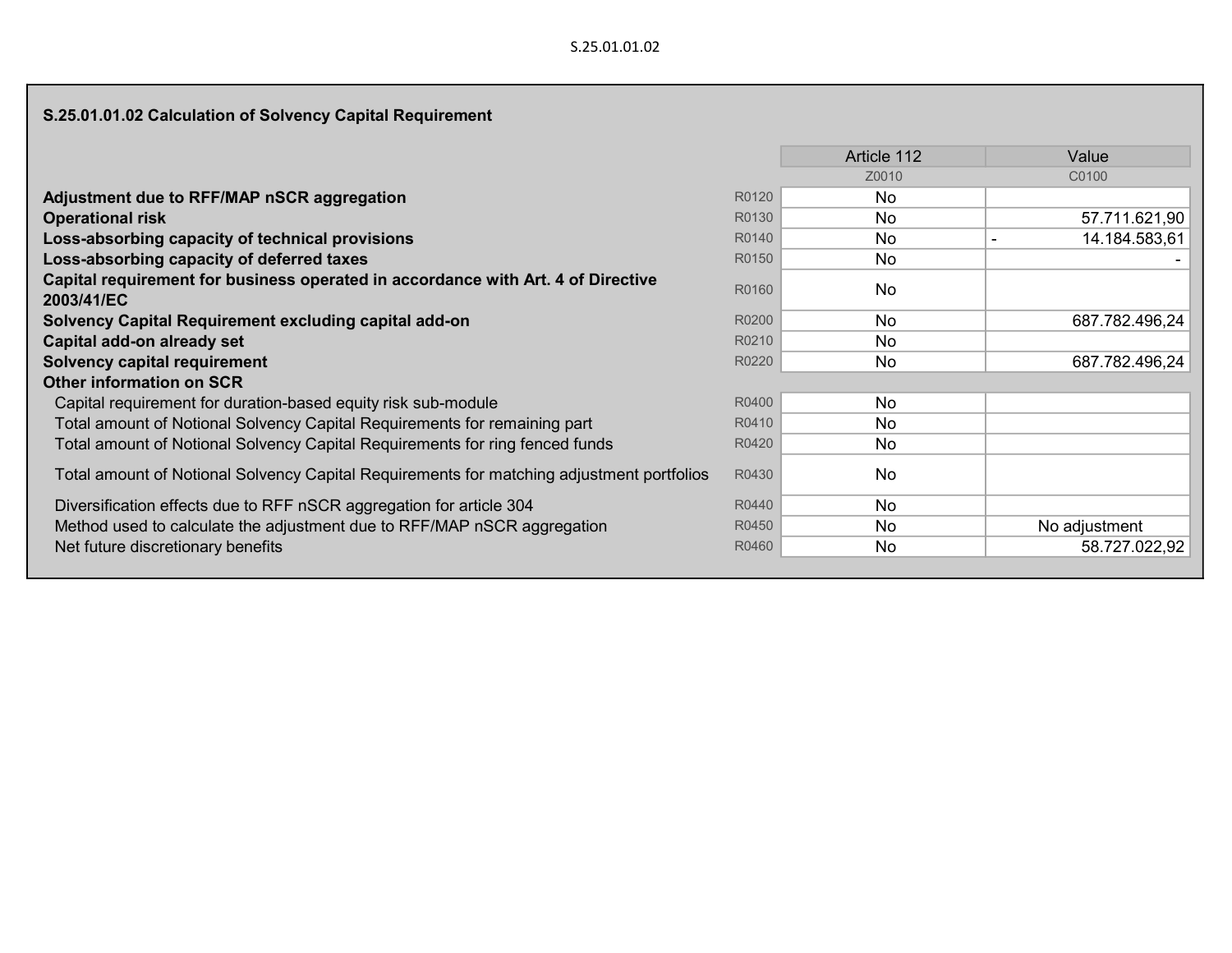| S.28.02.01.01 MCR components                                                |       |                       |                  |  |  |  |
|-----------------------------------------------------------------------------|-------|-----------------------|------------------|--|--|--|
|                                                                             |       | <b>MCR</b> components |                  |  |  |  |
|                                                                             |       | Non-life activities   | Life activities  |  |  |  |
|                                                                             |       | MCR(NL, NL) Result    | MCR(NL, L)Result |  |  |  |
|                                                                             |       | C0010                 | C0020            |  |  |  |
| Linear formula component for non-life insurance and reinsurance obligations | R0010 | 532.763               | 1.995.842        |  |  |  |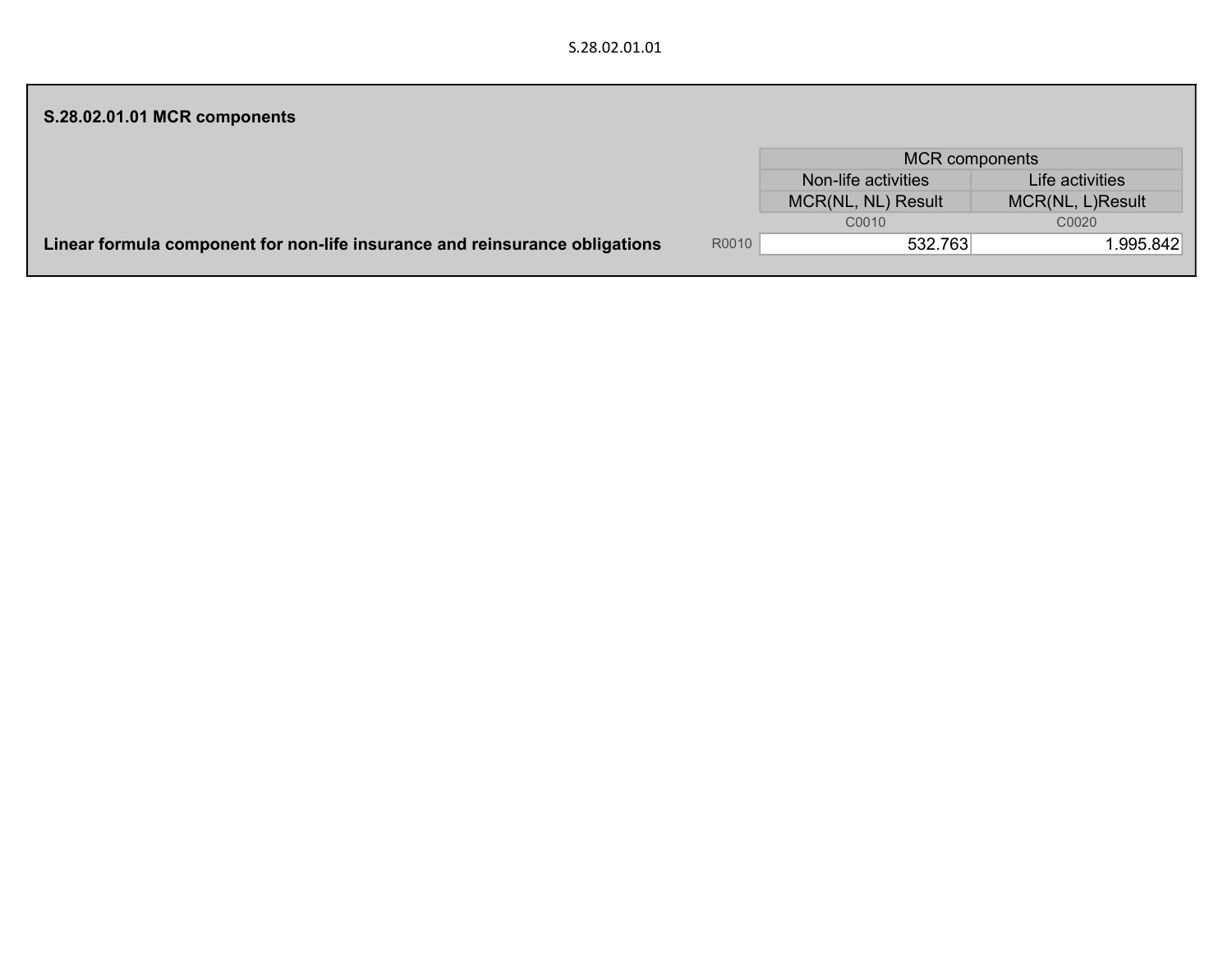### S.28.02.01.02 Background information

|                                                                          |       | <b>Background information</b>                                              |                                                                   |                                                                           |                                                                   |  |  |  |  |  |  |
|--------------------------------------------------------------------------|-------|----------------------------------------------------------------------------|-------------------------------------------------------------------|---------------------------------------------------------------------------|-------------------------------------------------------------------|--|--|--|--|--|--|
|                                                                          |       | Non-life activities                                                        |                                                                   | Life activities                                                           |                                                                   |  |  |  |  |  |  |
|                                                                          |       | Net (of reinsurance/ SPV)<br>best estimate and TP<br>calculated as a whole | Net (of reinsurance)<br>written premiums in the<br>last 12 months | Net (of reinsurance/SPV)<br>best estimate and TP<br>calculated as a whole | Net (of reinsurance)<br>written premiums in the<br>last 12 months |  |  |  |  |  |  |
|                                                                          |       | C0030                                                                      | C0040                                                             | C0050                                                                     | C0060                                                             |  |  |  |  |  |  |
| Medical expense insurance and proportional reinsurance                   | R0020 |                                                                            |                                                                   | 669.545                                                                   | 390.028                                                           |  |  |  |  |  |  |
| Income protection insurance and proportional reinsurance                 | R0030 |                                                                            |                                                                   | 6.226.621                                                                 | 11.971.039                                                        |  |  |  |  |  |  |
| Workers' compensation insurance and proportional reinsurance             | R0040 |                                                                            |                                                                   | 1.054.361                                                                 |                                                                   |  |  |  |  |  |  |
| Motor vehicle liability insurance and proportional reinsurance           | R0050 | 43.201                                                                     |                                                                   |                                                                           |                                                                   |  |  |  |  |  |  |
| Other motor insurance and proportional reinsurance                       | R0060 |                                                                            |                                                                   |                                                                           |                                                                   |  |  |  |  |  |  |
| Marine, aviation and transport insurance and proportional reinsurance    | R0070 |                                                                            |                                                                   |                                                                           |                                                                   |  |  |  |  |  |  |
| Fire and other damage to property insurance and proportional reinsurance | R0080 | 1.117                                                                      |                                                                   |                                                                           |                                                                   |  |  |  |  |  |  |
| General liability insurance and proportional reinsurance                 | R0090 | 1.046.968                                                                  |                                                                   |                                                                           |                                                                   |  |  |  |  |  |  |
| Credit and suretyship insurance and proportional reinsurance             | R0100 | 2.364.334                                                                  |                                                                   |                                                                           |                                                                   |  |  |  |  |  |  |
| Legal expenses insurance and proportional reinsurance                    | R0110 | 23.551                                                                     |                                                                   |                                                                           |                                                                   |  |  |  |  |  |  |
| Assistance and proportional reinsurance                                  | R0120 |                                                                            |                                                                   |                                                                           |                                                                   |  |  |  |  |  |  |
| Miscellaneous financial loss insurance and proportional reinsurance      | R0130 |                                                                            |                                                                   |                                                                           |                                                                   |  |  |  |  |  |  |
| Non-proportional health reinsurance                                      | R0140 |                                                                            |                                                                   |                                                                           |                                                                   |  |  |  |  |  |  |
| Non-proportional casualty reinsurance                                    | R0150 |                                                                            |                                                                   |                                                                           |                                                                   |  |  |  |  |  |  |
| Non-proportional marine, aviation and transport reinsurance              | R0160 |                                                                            |                                                                   |                                                                           |                                                                   |  |  |  |  |  |  |
| Non-proportional property reinsurance                                    | R0170 |                                                                            |                                                                   |                                                                           |                                                                   |  |  |  |  |  |  |
|                                                                          |       |                                                                            |                                                                   |                                                                           |                                                                   |  |  |  |  |  |  |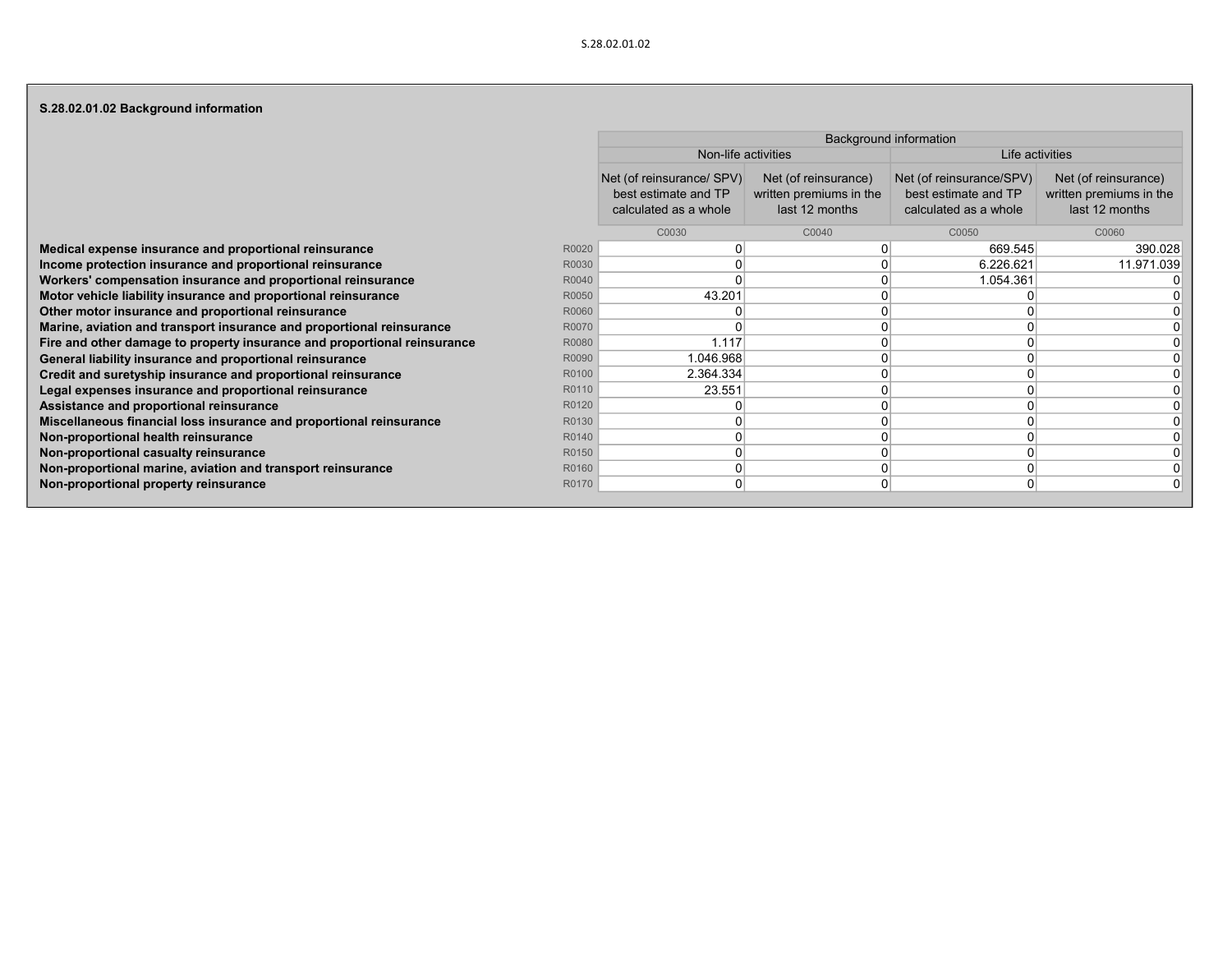| S.28.02.01.03 Linear formula component for life insurance and reinsurance obligations |       |                     |                  |
|---------------------------------------------------------------------------------------|-------|---------------------|------------------|
|                                                                                       |       | Non-life activities | Life activities  |
|                                                                                       |       | MCR(L, NL) Result   | MCR(L, L) Result |
|                                                                                       |       | C0070               | C0080            |
| Linear formula component for life insurance and reinsurance obligations               | R0200 |                     | 490.442.294      |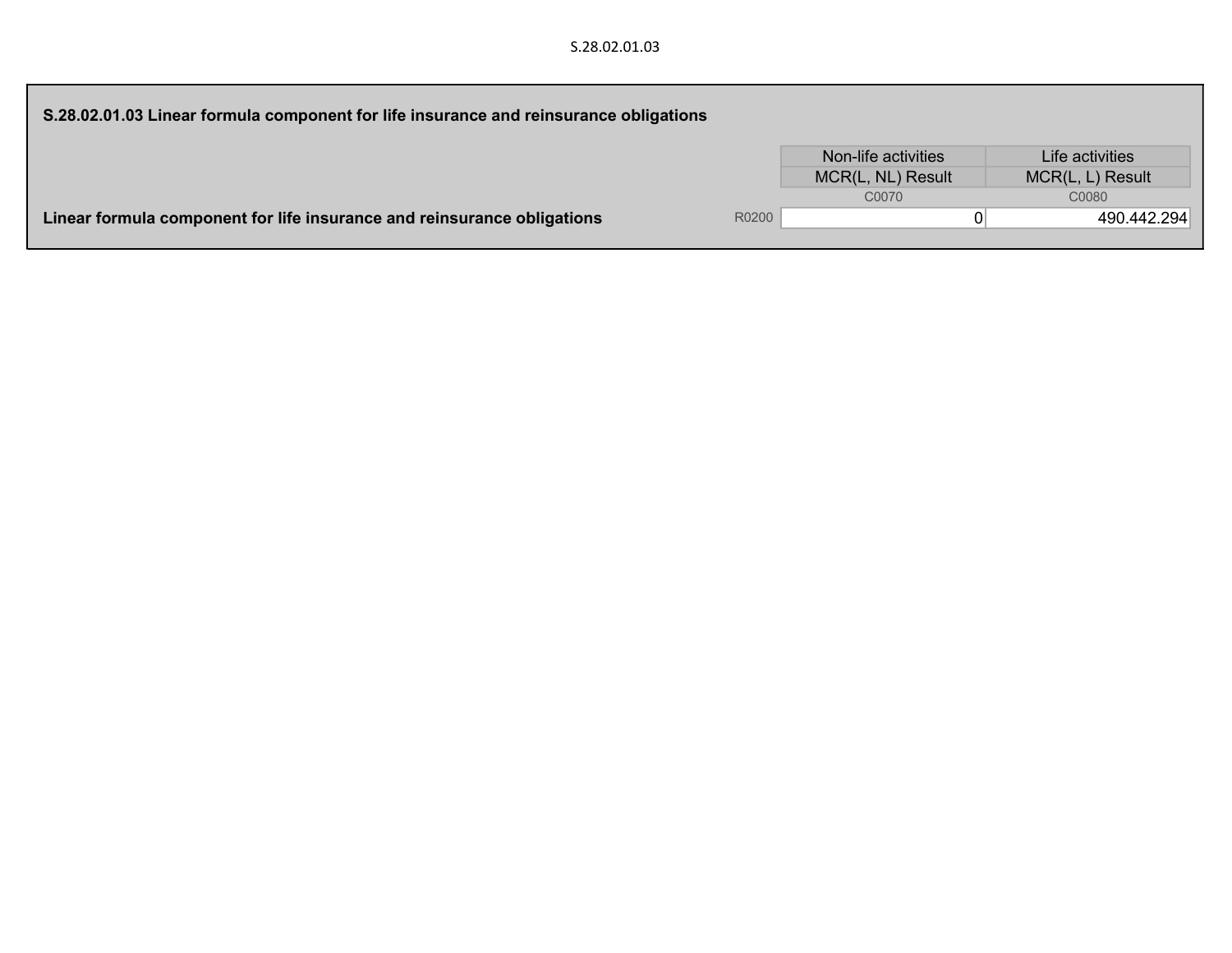| S.28.02.01.04 Total capital at risk for all life (re)insurance obligations |       |                                                                           |                                                   |                                                                           |                                                   |
|----------------------------------------------------------------------------|-------|---------------------------------------------------------------------------|---------------------------------------------------|---------------------------------------------------------------------------|---------------------------------------------------|
|                                                                            |       |                                                                           | Non-life activities                               | Life activities                                                           |                                                   |
|                                                                            |       | Net (of reinsurance/SPV)<br>best estimate and TP<br>calculated as a whole | Net (of reinsurance/SPV)<br>total capital at risk | Net (of reinsurance/SPV)<br>best estimate and TP<br>calculated as a whole | Net (of reinsurance/SPV)<br>total capital at risk |
|                                                                            |       | C0090                                                                     | C0100                                             | C0110                                                                     | C0120                                             |
| Obligations with profit participation - guaranteed benefits                | R0210 |                                                                           |                                                   | 11.675.171.205                                                            |                                                   |
| Obligations with profit participation - future discretionary benefits      | R0220 |                                                                           |                                                   | 50.678.262                                                                |                                                   |
| Index-linked and unit-linked insurance obligations                         | R0230 |                                                                           |                                                   | 2.711.937.638                                                             |                                                   |
| Other life (re)insurance and health (re)insurance obligations              | R0240 |                                                                           |                                                   | 44.859.531                                                                |                                                   |
| Total capital at risk for all life (re)insurance obligations               | R0250 |                                                                           |                                                   |                                                                           | 58.815.164.317                                    |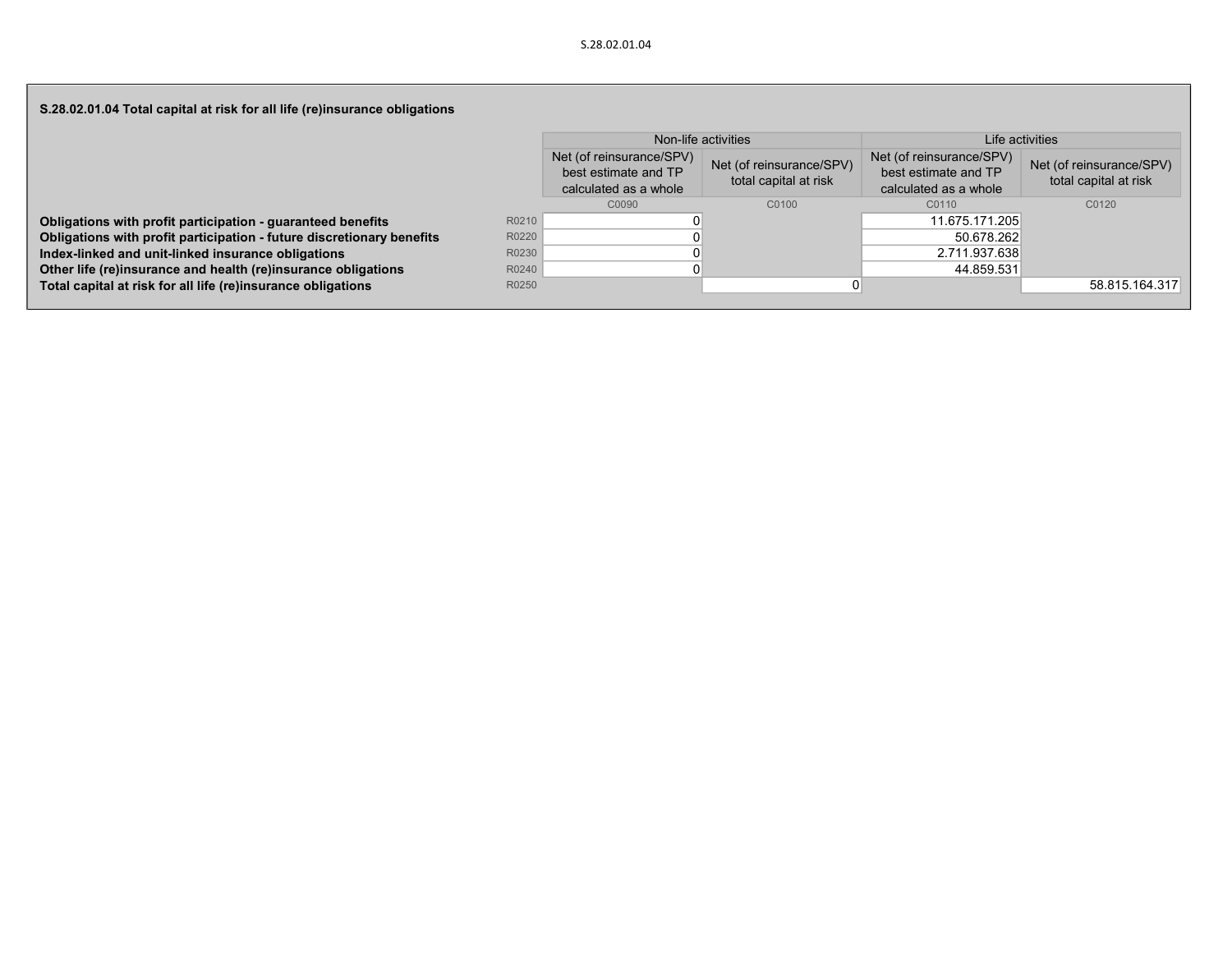| S.28.02.01.05 Overall MCR calculation |       |             |
|---------------------------------------|-------|-------------|
|                                       |       | C0130       |
| <b>Linear MCR</b>                     | R0300 | 492.970.899 |
| <b>SCR</b>                            | R0310 | 687.782.496 |
| <b>MCR cap</b>                        | R0320 | 309.502.123 |
| <b>MCR floor</b>                      | R0330 | 171.945.624 |
| <b>Combined MCR</b>                   | R0340 | 309.502.123 |
| <b>Absolute floor of the MCR</b>      | R0350 | 7.400.000   |
| <b>Minimum Capital Requirement</b>    | R0400 | 309.502.123 |
|                                       |       |             |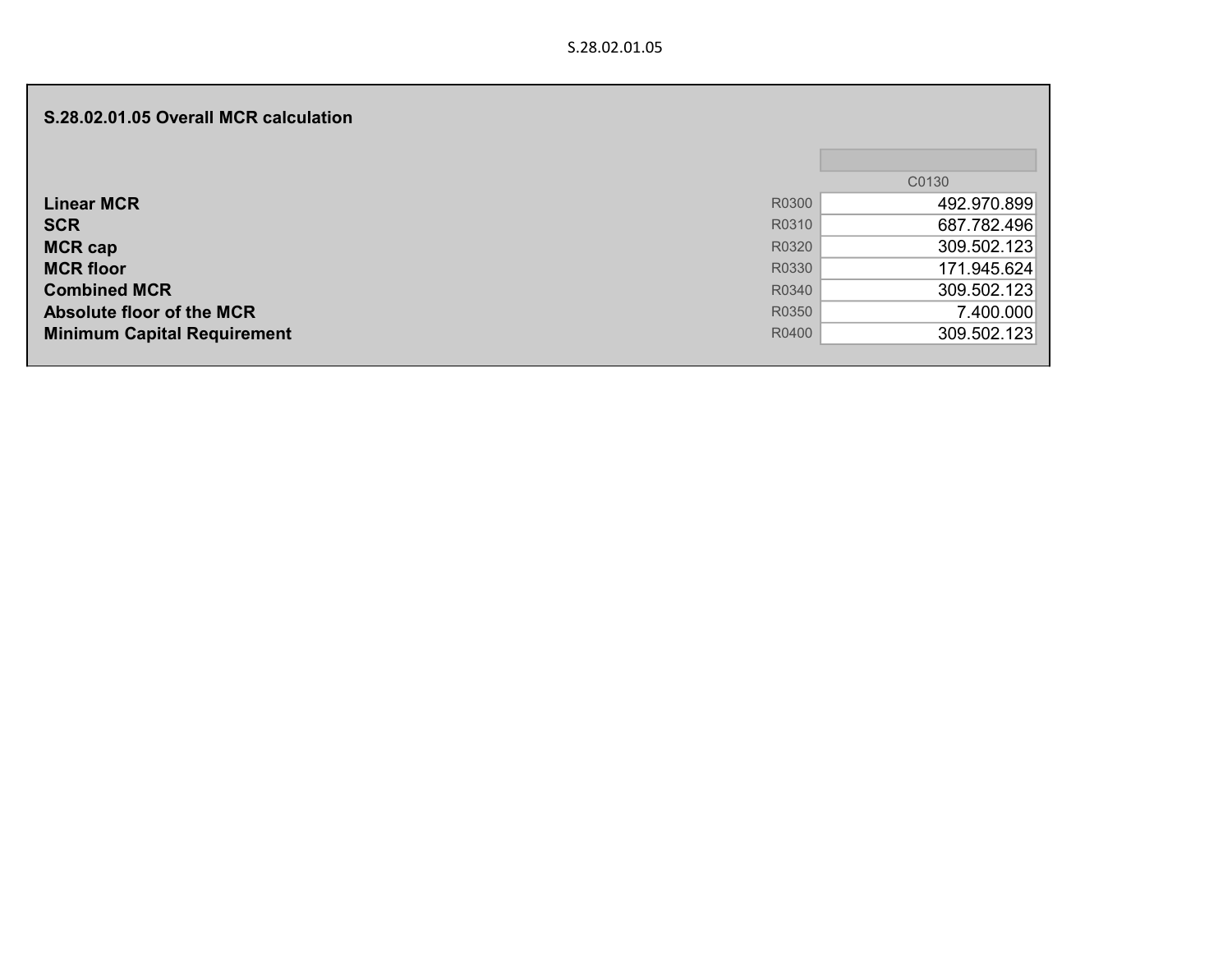## S.28.02.01.06 Notional non-life and life MCR calculation

|                                                              |       | Non-life activities | Life activities |
|--------------------------------------------------------------|-------|---------------------|-----------------|
|                                                              |       | C0140               | C0150           |
| <b>Notional linear MCR</b>                                   | R0500 | 532.763             | 492.438.136     |
| Notional SCR excluding add-on (annual or latest calculation) | R0510 | 743.300             | 687.039.196     |
| <b>Notional MCR cap</b>                                      | R0520 | 334.485             | 309.167.638     |
| <b>Notional MCR floor</b>                                    | R0530 | 185.825             | 171.759.799     |
| <b>Notional Combined MCR</b>                                 | R0540 | 334.485             | 309.167.638     |
| Absolute floor of the notional MCR                           | R0550 | 3.700.000           | 3.700.000       |
| <b>Notional MCR</b>                                          | R0560 | 3.700.000           | 309.167.638     |
|                                                              |       |                     |                 |